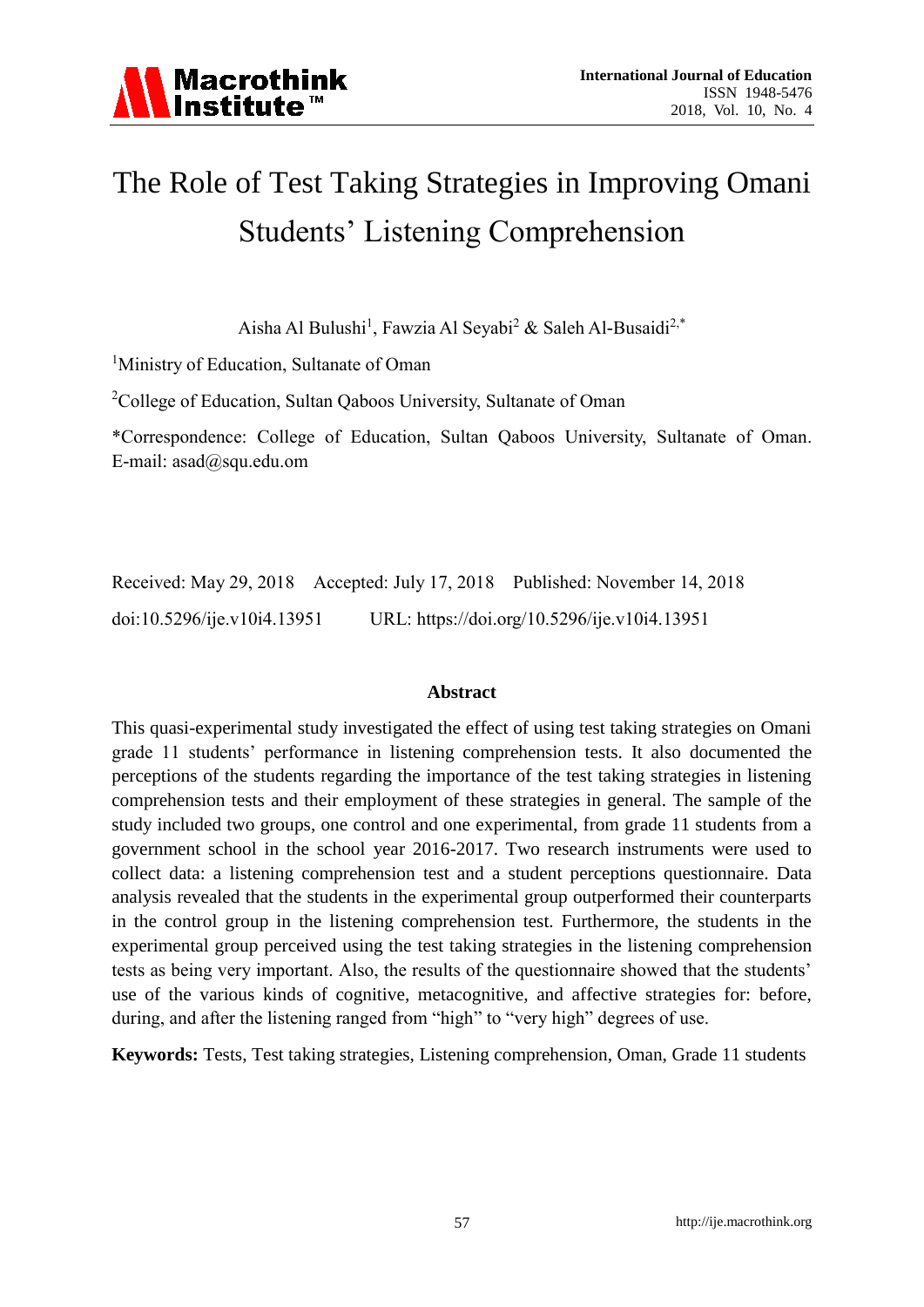

# **1. Introduction**

Listening plays an essential role in foreign language learning, as it is one of the four main skills for language acquisition. It is, however, not an easy skill to acquire because it requires listeners to make meaning from the oral input they are exposed to by drawing upon their background knowledge of the world and of the foreign language they learn (Young, 1997). Testing students' listening abilities can also pose challenges to students in foreign language contexts. Aldera (2015) asserts that students may struggle when attempting listening comprehension tasks and this is because of the different aspects of the English language such as "variety of pitch, intonation, stress, and different vocabulary" (Aldera, 2015, p.1983). Students are not well equipped with strategies that enable them to comprehend the listening tasks in the tests. Research suggests that the students should be informed about the proper techniques which can help in overcoming such difficulties in listening comprehension (Aldera, 2015; Liu, 2008; Vandergrift & Tafaghodtari, 2010). Teaching students various learning strategies to employ during tests can help them in their assessment (Al-Saifi, 2008), especially that people today are required to take more tests throughout their school, college and career lives than ever before.

However, EFL teachers are not fully aware of the importance of teaching their students listening techniques and strategies (Ahour & Bargool, 2015). So, there is a serious need for training students to use test taking strategies in the listening comprehension as most listening researchers agree that using test taking strategies is essential when answering listening tasks (Hinkel, 2006; Aldera, 2015; Yılmaz & Yavuz, 2015). The literature states that test taking strategies have a positive impact on the students' test taking competency, improving their academic achievement, and reducing anxiety associated with tests (Al-Saifi, 2008; Dodeen, Abdelfattah, & Alshumrani, 2014). Despite the importance of test taking strategies, "they are noticeably neglected in EFL/ESL testing literature" (Amer, 2007, p.1).

This seems to be the case in the Omani context. In a preliminary investigation by the researchers in some government schools using informal interviews with teachers revealed that EFL teachers are left with little time to train their students with different strategies for listening comprehension. Also, some teachers in the schools typically follow the "listen, respond, and check" pattern. They teach listening by first introducing the topic, playing the CD, asking students to respond to questions, and checking students' answers. Teachers rarely train their students to use listening strategies to develop their listening comprehension. In addition, Omani students find listening comprehension to be very challenging (Al-Busaidi, 1997), especially when responding to listening tests. Students, even the excellent ones, complain about the difficulty of listening tests. Moreover, students frequently score low marks in grade ten listening tests as shown by an analysis of listening comprehension tests by the researchers. This could be a result of the lack of strategy training. Previous studies in the Omani school system indicate the insufficiency of integrating test taking strategies in the English curriculum, and that students need more training in order to practice these strategies (Al-Saifi, 2008; Bait-Obiedoon, 2002). Consequently, there is a demand to engage the students in a training program that fulfils their needs in the area of listening comprehension, and provides them with test taking strategies for the listening tests.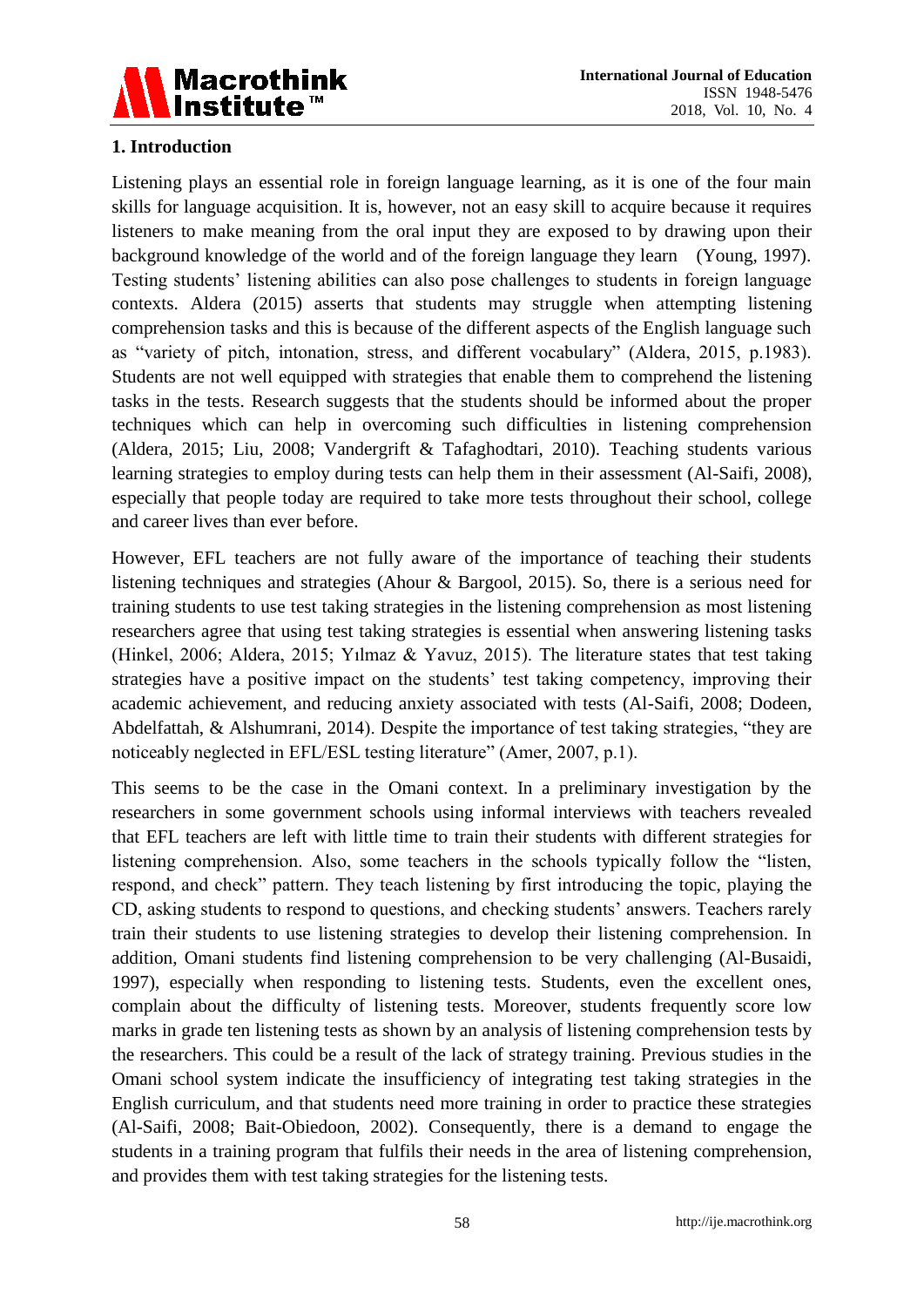

# **2. Literature Review**

Test taking strategies are not new in the field of ELT research and scholars have been describing these strategies since the latter part of 1970s (Dodeen, Abdelfattah, & Alshumrani, 2014). According to Cohen (2007), test taking strategies are learning strategies that test-takers can use when completing language tests. The main purpose of teaching test taking strategies is to "help students to translate their knowledge from classroom learning to answering and responding to questions when taking tests" (Dodeen, Abdelfattah, & Alshumrani, 2014, p.1). Also, according to Rahimi and Katal (2012), the students who use various sorts of test taking strategies such as metacognitive strategies can achieve better learning outcomes because these strategies assist them in planning, controlling, and evaluating their learning.

In the listening comprehension tests, the test-takers are expected to demonstrate a reasonable level of comprehension of the spoken language. This is because listening comprehension tests are widely used in the second language assessment (Aryadoust, 2012). So students need some strategies and tactics in order to deal with listening comprehension tests (Rahimirad, 2014). Rahimirad (2014) concluded that training students to use some test taking strategies may facilitate the students' listening performance and improve their learning results as well.

According to Amer (2007), there are two test taking strategy taxonomies mentioned in the EFL/ESL literature. The first taxonomy is proposed by Cohen (1998) and the second one is proposed by Bachman and Palmer (1996).

# *2.1 Cohen's Taxonomy*

Cohen (1988) classified second language learner strategies into *second language learning strategies* and *second language use strategies*. Language learning strategies are strategies used to distinguish materials that learners must learn from other materials where they group the material in ways that allow them to learn it easily, revise the material several times, or use memory techniques to learn the material. On the other hand, language use strategies include strategies for using the material which are comprised of 4 techniques: retrieval strategies used to recall materials; rehearsal strategies used to rehearse structures; cover strategies used to show control over material; and communication strategies used to produce meaningful messages to audience. Cohen (1988) demonstrated that such strategies are applied to test taking strategies as students need to retrieve the material for the test, rehearse it, use cover strategies to look good and communicate if the test requires so (cited in Amer, 2007).

# *2.2 Bachman and Palmer's Taxonomy*

Bachman and Palmer (1996) described test taking strategies as metacognitive strategies and divided them into three groups including goal setting strategies, assessment strategies, and planning strategies. With goal setting strategies, students identify the tasks within the test, choose a task from all possible tasks, and decide whether to complete it. Students use assessment strategies for different purposes. Assessing the characteristics of a task to decide whether to complete it, what is needed to complete specific tasks, assessing the availability of relevant knowledge needed to complete the task, and assessing the suitability of their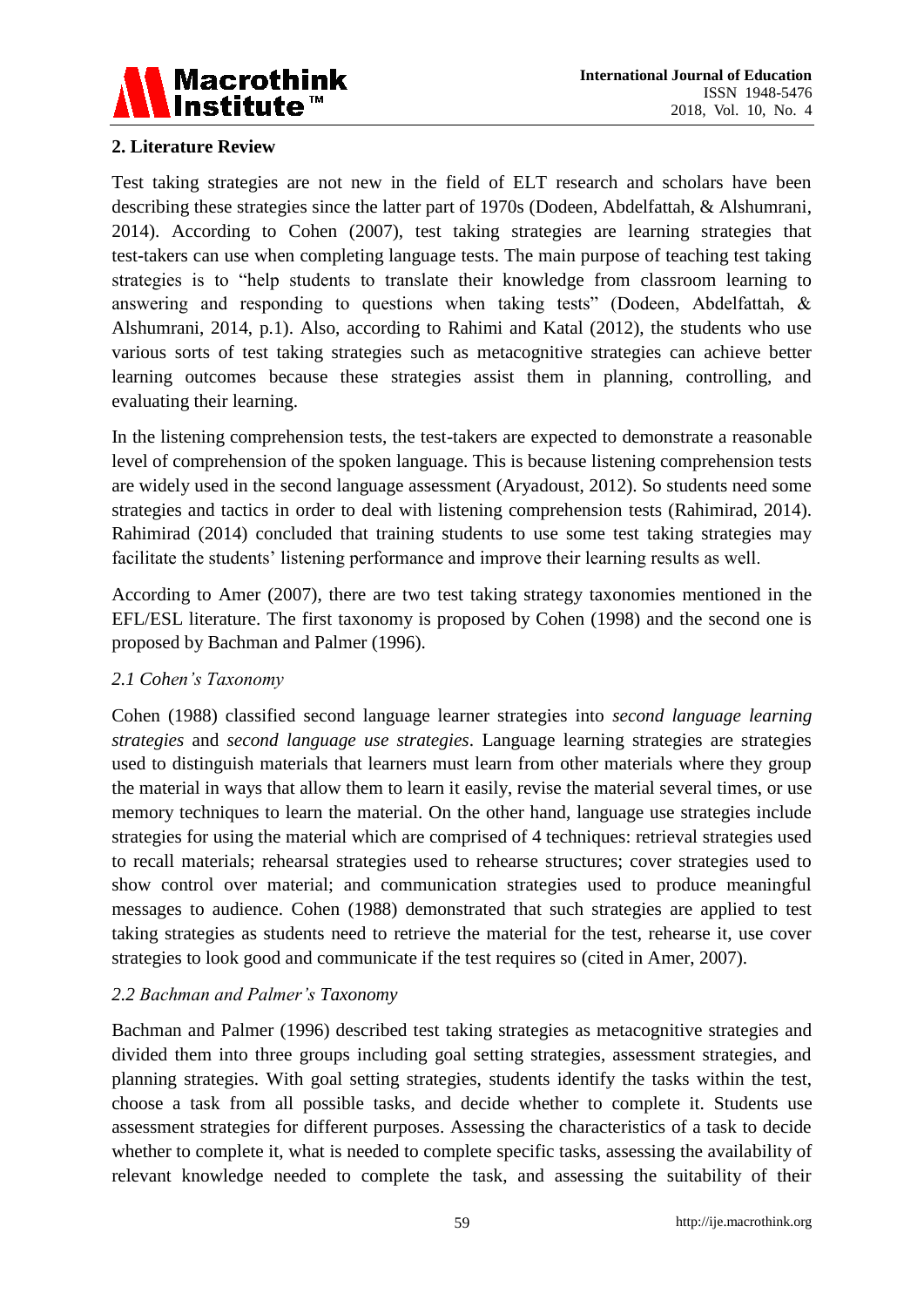# Macrothink<br>|Institute™

responses to the test. Students use planning strategies to decide how to use what they have by selecting the most appropriate elements from the knowledge they have to complete the task. They also formulate a plan to use such elements and select a plan to respond to the specific tasks. However, Amer (2007) asserts that due to the lack of empirical evidence to support Cohen's (1988) and Bachman and Palmer's (1996) taxonomies of language test taking strategies, researchers use Oxford's (1990) taxonomy of language learning strategies as a reference. Oxford (1990) divided her taxonomy into cognitive, meta-cognitive, affective, and social strategies. The cognitive strategies involve elements like prediction, deductive reasoning, and summarization. They also include the implementation of scheme, inference, classification, and taking notes as well (Henna, 2012). These strategies enable the learners to better understand the language (Oxford, 1990). They can help the second language learners in an academic context with the academic listening tasks as well (Chamot, 2004). The metacognitive strategies are the mental processes used to consciously control the cognitive strategies for better test performance (Rahimirad, 2014; Hanna, 2012). They include concentration, planning, monitoring, assessment, and evaluation of the learning (Rahimirad, 2014; Hanna, 2012). Also, Rahimirad (2014) asserts that it is crucial to apply the metacognitive strategies in learning. The affective strategies are concerned with students' feelings and emotions, while the social strategies increase interaction with the language (Oxford, 1990). Also, Chamot (1995) states that the social affective strategies comprise building self-confidence while doing the test, positive thinking, and having the courage to ask for clarifications (as cited in Chamot, 2004).

A number of studies have examined the factors that can lead to successful performance in listening comprehension tests, such as the use of test taking strategies, the familiarity of the topics, the test takers' backgrounds, and the use of schemata to relate the oral messages to the real world (Aryadoust, Goh, & Lee, 2011; Bachman, 1990; Goh & Aryadoust, 2010; Vandergrift & Tafaghodtari, 2010; Haladyna & Downing, 2004; Rahimirad, 2014). In a study by Vandergrift and Tafaghodtari (2010), the researchers found that skilled listeners tend to use metacognitive strategies when dealing with the listening tasks more than the less skilled listeners. Similarly, a study was carried out by Al Mamari (2009) to explore the effectiveness of using mobile learning technologies on students' listening skills in higher education in Oman. The major finding of his study was that using mobile learning devices is effective in improving the students' listening skills. In addition, many studies show that using strategies to deal with listening comprehension tests can be of great help to improve the students' proficiency levels (Cross, 2009; Vendergrift, 1997). Coskun (2010) asserts that teaching students how to use strategies when doing listening comprehension tests is crucial and would lead to development in the students' listening abilities. So, there is a strong relationship between using test taking strategies and the high levels in listening comprehension tests.

A study conducted by Vandergrift (2003), revealed that skilled listeners tend to use more metacognitive strategies such as planning and evaluating when answering listening tasks and more advanced level students use a greater number of overall test taking strategies in listening tests. Both Coskun (2010) and Vandergrift (2003) perceived using various strategies in tests as crucial and beneficial as well. Moreover, the frequency of the strategies used in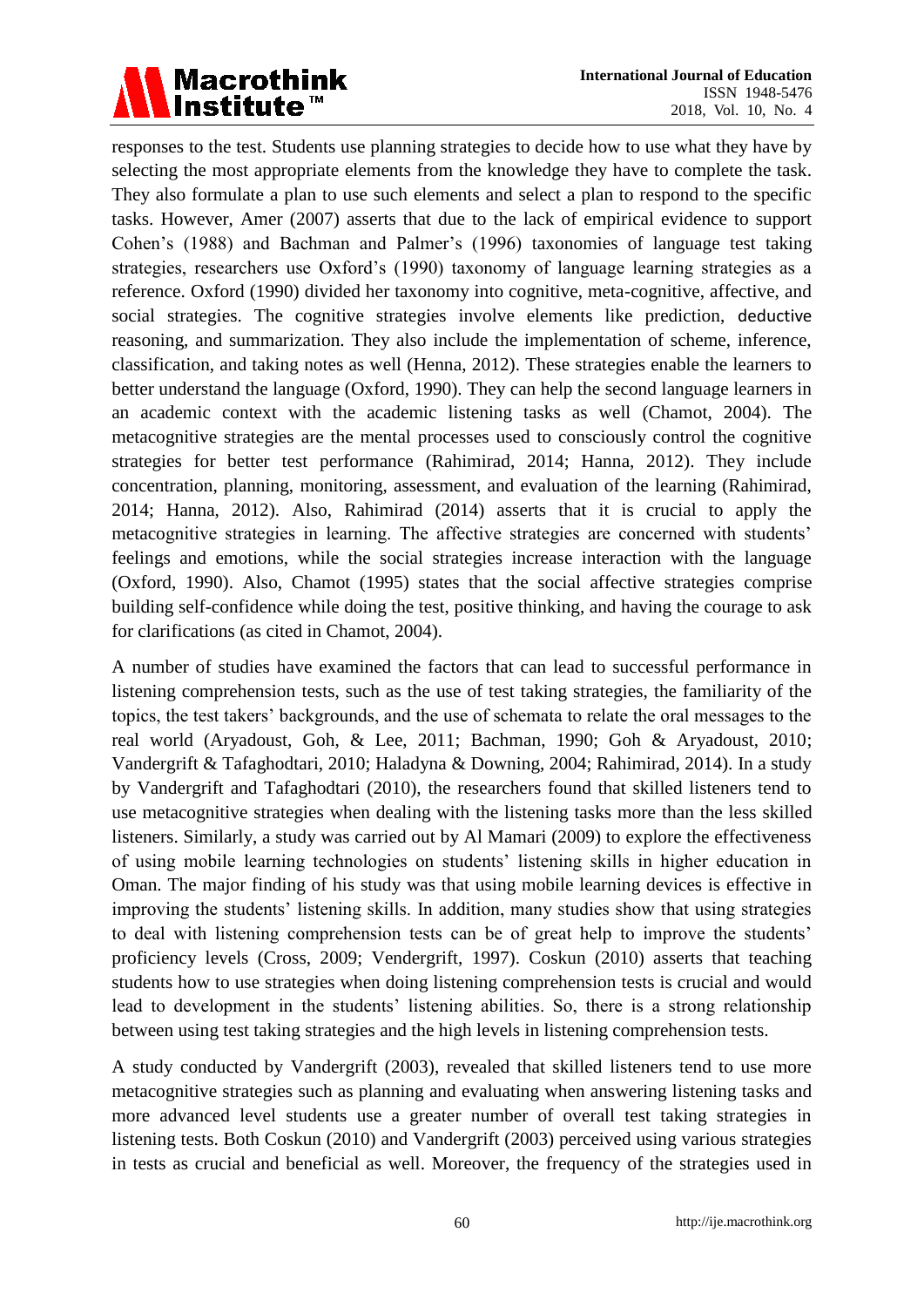

listening comprehension tests depends on the difficulty of the task itself (Barkaoui at al., 2013). That is to say, the students tend to use various sorts of strategies when they face difficult listening tasks. So, the students' use of test taking strategies in listening comprehension tests differ with regard to their levels and the types of the listening tasks they do.

On a similar vein, Pan and In'nami (2015) examined strategy use in relation to the language proficiency, types of test task, and students' performance in listening tests among 170 university students in Taiwan. The researchers used Test of English for International Communication (TOEIC) and designed questionnaires in order to measure the students' use of cognitive and metacognitive strategies in listening tests. They found that some strategies such as inference and elaboration were used with the same frequency levels, while other strategies like evaluation and planning were mostly used by advanced learners. So, there were differences in strategy use with regard to the types of the strategies and the students' levels as well.

Even though different scholars call for the use of test taking strategies, these strategies are still not well researched in EFL/ESL testing literature (Amer, 2007). Furthermore, teachers neglect teaching these strategies in schools because they do not consider them important for the students (Al-Saifi, 2008). The present study intended to add to the literature on this topic by investigating the use of test taking strategies in the Omani educational context.

# **3. Method**

# *3.1 Design*

This study attempted to answer two research questions: a) what is the effect of test taking strategy training on improving grade 11 students' listening comprehension?; and b) what are the students' perceptions towards the use of test taking strategies in improving listening comprehension? The study employed a quasi-experimental research design to investigate the impact of using test-taking strategies on Omani grade 11 students' achievement in listening comprehension tests.

#### 3.1.1 Population and Sample

The population of the study was grade 11 female students in Al-Batinah North Governorate, which constituted 4,056 students, in the academic year 2016-2017. The sample of the study consisted of two intact classes from a pool of grade 11 classes. The two intact classes were chosen based on their achievement levels in the previous semester's listening comprehension tests. It is worth mentioning that the two classes were taught by different teachers in order to reduce the extraneous variables of the experiment. Also, these two teachers had a similar amount of teaching experience as both taught EFL in Omani schools for six years. They were also similarly qualified according to their last performance report.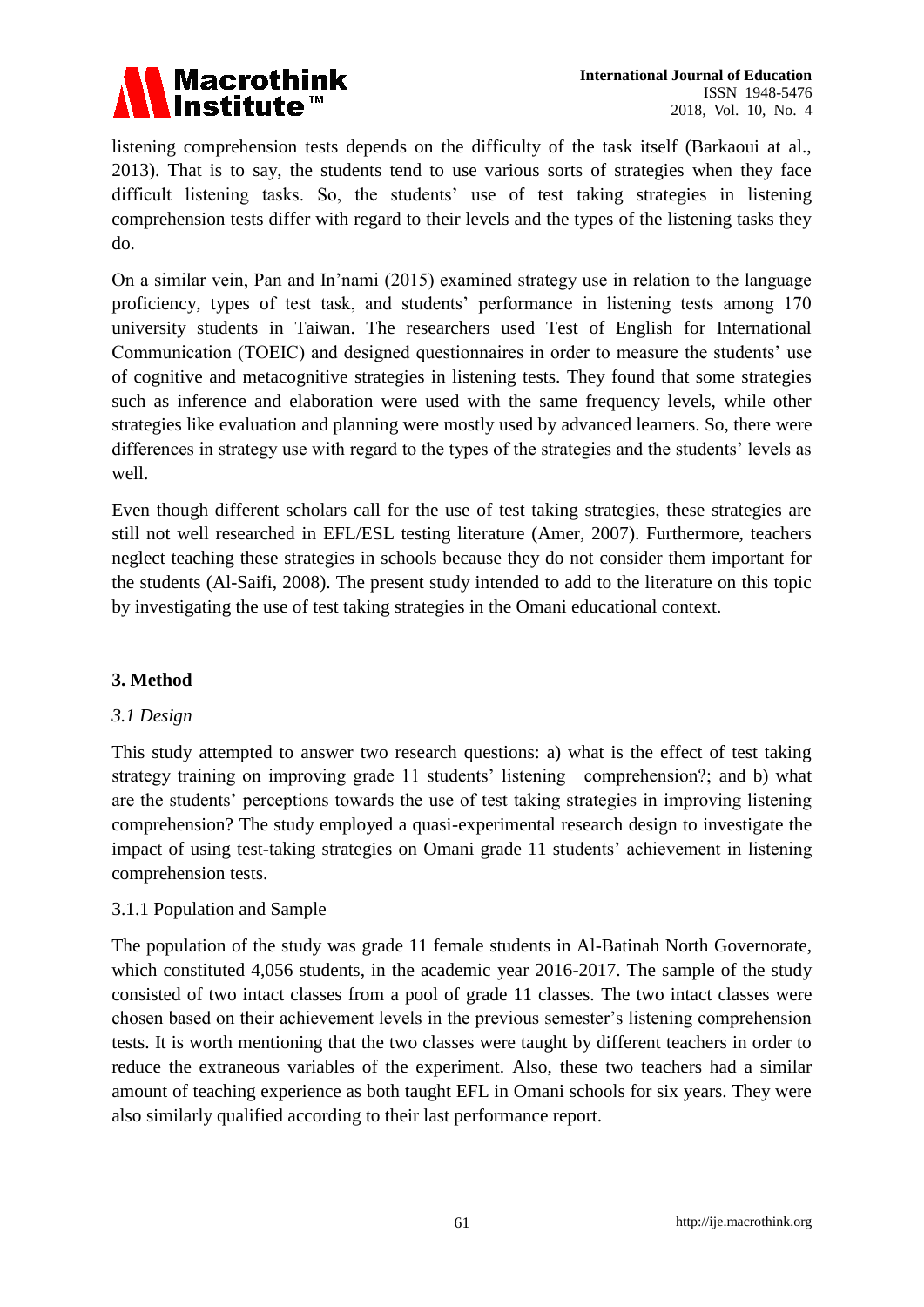

# 3.1.2 Instruments

There were two instruments used to collect data for the study. In addition, a teacher's guide was developed for strategy training.

The Listening Comprehension Test

A listening comprehension test was used to investigate the effect of test-taking strategy training on the students' achievement in listening comprehension tests. The test was developed based on the previous year's grade 11 specifications set for listening tasks available from the Evaluation Department in the Ministry of Education in Oman. The test consisted of two sections and the test items were of different comprehension levels in order to suit the different student proficiency levels. The listening scripts were taken and modified from [www.ieltsbuddy.com.](http://www.ieltsbuddy.com/) It is also worth mentioning that the topics of the listening were related to the themes of the units of the *Engage with Me* syllabus, the main textbook used by the Ministry of Education in Oman. The listening comprehension test was administered to both groups as a pre-test to verify the homogeneity and the equivalence of the two groups in their level of listening comprehension. The same test was used in the experiment as a post-test.

Both validity and reliability of the test were established. The items of the listening comprehension test were validated by a number of jury members from different educational sectors. As for reliability, the listening comprehension test was administered to a pilot group of 24 grade 11 students at a Post Basic School in Al-Batinah North Governorate. A test/re-test correlation coefficient was used to measure the reliability of the listening comprehension test. The Pearson correlation was found to be 0.85, which is significant at the 0.01 level.

# 3.1.3 The Questionnaire

The second instrument was a questionnaire administered to the experimental group in order to uncover students' perceptions about the use of test taking strategies in completing the listening comprehension tests. The questionnaire consisted of two parts. The first part investigated students' perceptions regarding the importance of the strategies using 12 statements. The students had to express their opinion using a five-point Likert scale where 5= Strongly agree (SA),  $4=$  Agree (A),  $3=$  Undecided (U),  $2=$  Disagree (D), and  $1=$  Strongly disagree (SD). The second part contained 31 statements. It asked students to indicate their use of "before listening", "during listening" and "after listening" strategies using a frequency scale where  $5=$  Always (A),  $4=$  Often (O),  $3=$  Sometimes (S),  $2=$  Rarely (R),  $1=$  Never (N). To check its validity, the students' perceptions questionnaire was submitted to a panel of experts to judge its validity in terms of relevance, suitability, and clarity and was modified based on their feedback. As for reliability, the questionnaire was piloted to a group of 25 grade 11 students at a Post Basic School in Al-Batinah North Governorate. The internal consistency (Cronbach alpha coefficient) was used to measure the reliability coefficient which was found to be .80, which indicates that the questionnaire was highly reliable.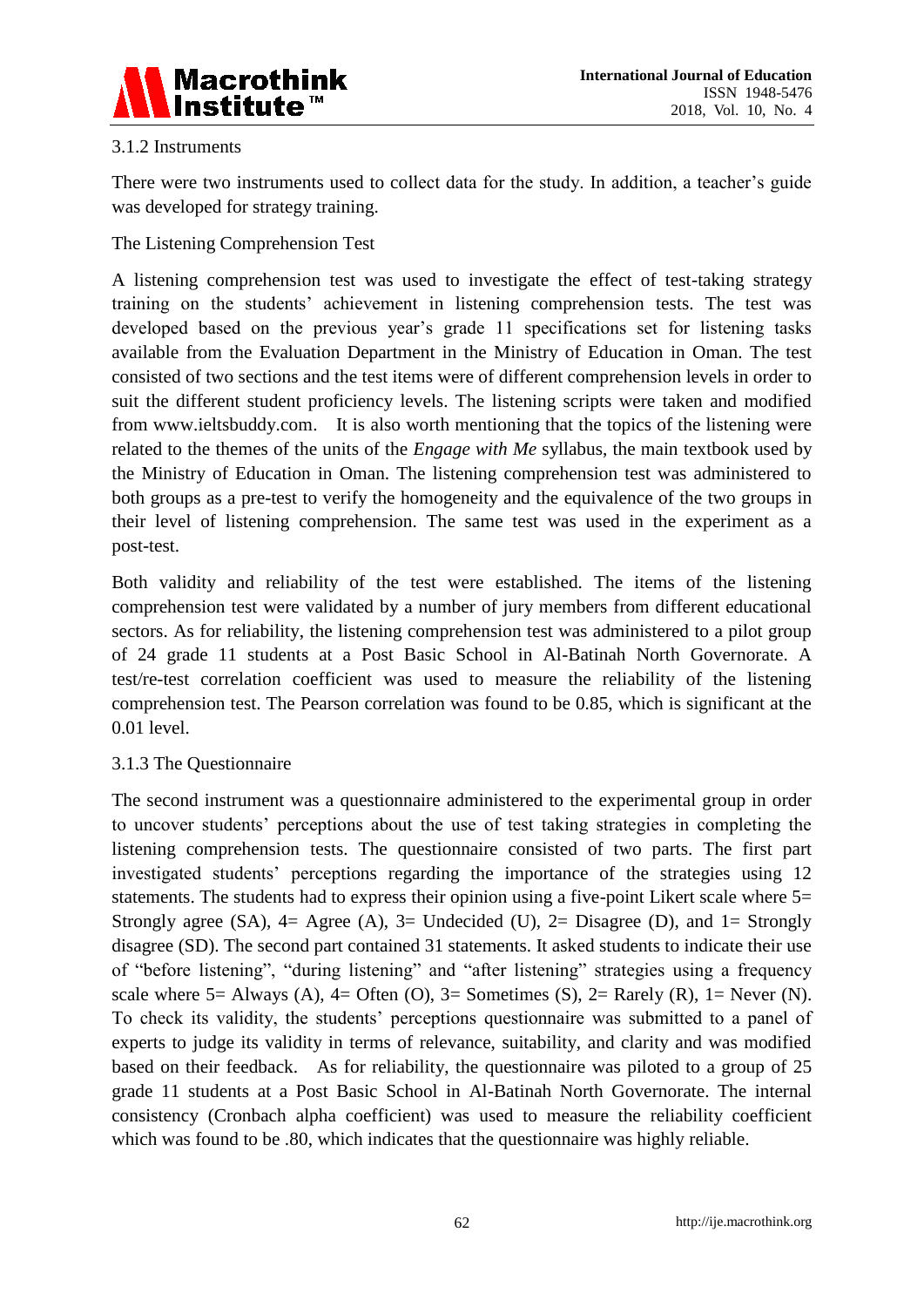

# 3.1.4 The Teacher's Guide

A teacher's guide was developed for the teacher of the experimental group to help her with the implementation of the test taking strategies in her listening classes. The teacher's guide included the goals of the test taking strategies on listening comprehension, the list of the strategies, and the sessions' plans for training the students on the use of test taking strategies in listening comprehension tests. There were 8 sessions to be implemented in 8 weeks, one session per week. Each of the sessions comprised three phases which were "before listening", "during listening", and "after listening". The specification for the timing of each session was 45 minutes for each session. The objectives and the materials to be used for each session were also specified. The teacher's guide came with 8 listening tests to be practiced when training the students.

The list of the test taking strategies designed for training the experimental group was based on previous studies and the related literature, mainly Oxford (1990), Vandergrift's (2003) cognitive and metacognitive strategies, O'Malley and Chamot (1990), Pan and In'nami (2015) and Al-Saifi (2008). The list consisted of 30 strategies and was divided into three main phases: 7 "before listening" strategies, 16 "during listening" strategies, and 7 "after listening" strategies. Also, each phase was divided according to the types of strategies proposed by Oxford (1990) which are direct strategies (cognitive strategies), indirect strategies (metacognitive), and affective strategies. The strategies are listed in the Appendix.

#### **4. Results**

#### *4.1 The Effect of the Training on Students' Performance in Listening Tests*

At the initial stages of the study and before the training session was run, the listening test was simultaneously administered to both control and experimental groups. Students' results were analyzed using an independent sample T-test in order to determine if the level of listening comprehension was the same for both. Table 1 below presents the independent sample T-test of the pre-test results of the control and the experimental group.

**Table 1.** An Independent-Sample t-test for the Experimental and Control Groups' Pre-Test Scores ( $n = 47$ )

|          | Group                |      |      |     | $\mu$ | <i>p</i> -value |
|----------|----------------------|------|------|-----|-------|-----------------|
| Pre-test | Experimental 20 8.50 |      | 1.32 | .99 |       | .33             |
|          | Control              | 8.11 | 1.34 |     |       |                 |

Based on the t-test results, there was no statistical significant difference in the scores for the experimental group ( $M = 8.50$ ,  $SD = 1.32$ ) and the control group ( $M = 8.11$ ,  $SD = 1.34$ ); *t* (45) = .99, *p* = .33, two tailed). This result reveals that both classes are equivalent in the level of listening comprehension before starting the actual training in test taking strategies.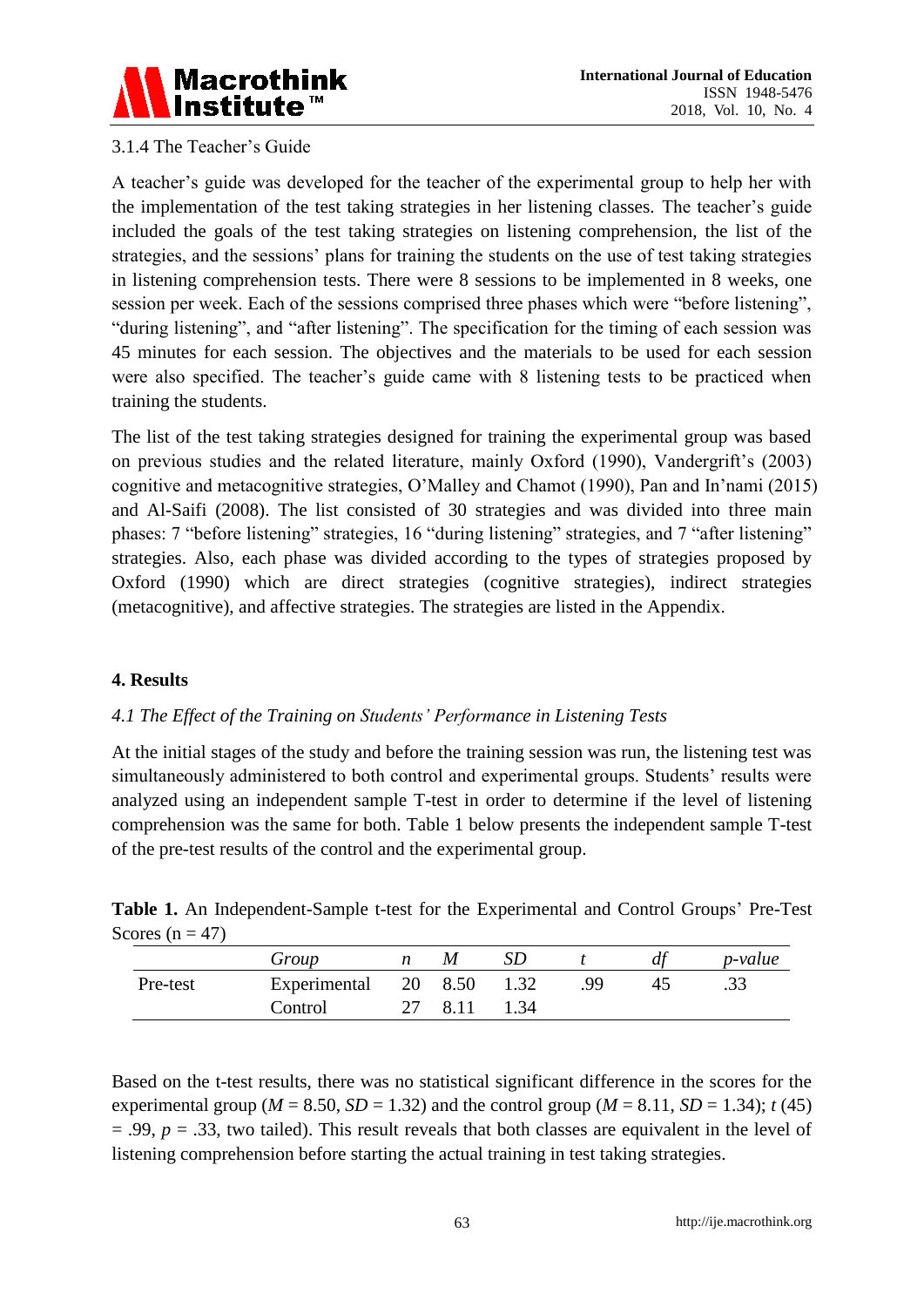

To see the effect of the training on using test taking strategies on students' performance in listening tests, a post listening comprehension test was administered to the experimental and control groups. Table 2 presents the independent-sample t-test for the experimental and control groups' post-test scores.

|                   |  |  | <b>Table 2.</b> An Independent-Sample t-test for the Experimental and Control Groups' Post-Test |  |  |
|-------------------|--|--|-------------------------------------------------------------------------------------------------|--|--|
| Scores $(n = 47)$ |  |  |                                                                                                 |  |  |

|          | Group        |    |       | SD   |      | df | <i>p</i> -value |
|----------|--------------|----|-------|------|------|----|-----------------|
| Posttest | Experimental | 20 | 12.25 | 1.25 | 3.44 | 45 | .001            |
|          | Control      |    | 11.15 | .95  |      |    |                 |

There was a statistically significant difference between the scores of the experimental group and the control group,  $t(45) = 3.44$ ,  $p = .001$ , (two tailed). The magnitude of the difference in the means (*mean difference* =1.10, 95% *CL*: .46 to 1.75) was very large (*eta squared* = 0.21) according to Cohen's (1988) guidelines.

The above results reveal that the experimental group, after learning the test taking strategies used in the listening comprehension tests, outperformed the control group in the post-listening comprehension test. These results can be aligned with the results of the study conducted by Vandergrift (2011) who found that the use of various strategies in listening tests improve the performance of the students including the less skilled students.

To obtain more details about the experimental and control groups' achievement, a paired-sample T-test was conducted to evaluate the impact of the intervention on the students' achievement in the listening comprehension test. Table 3 shows the paired sample T-test for the pre-test and post-test scores of listening comprehension test for the experimental and control groups.

| Group        |                                        | $n \quad M \quad SD \quad t$ |  | df | <i>p</i> -value |
|--------------|----------------------------------------|------------------------------|--|----|-----------------|
| Experimental | Pretest – 20 $8.50$ 1.32 -9.97 19 .000 |                              |  |    |                 |
|              | Posttest 20 12.25 1.25                 |                              |  |    |                 |
| Control      | Pretest – 27 8.11 1.34 -10.14 26       |                              |  |    | - 000           |
|              | Posttest 27 11.15 .95                  |                              |  |    |                 |

**Table 3.** Paired Sample T-Test for the Pre-Test and Post-Test Scores of Listening Comprehension Test ( $n = 47$ )

Regarding the experimental group, there was a statistically significant increase in the students' scores from the pre-test to the post-test,  $t(19) = -9.97$ ,  $p < .0005$  (two-tailed). The mean increase in the post-test was 3.75 points with a 95% confidence interval ranging from -4.54 to -2.96. The eta squared statistic (0.84) indicated a large effect size, according to Cohen's (1988)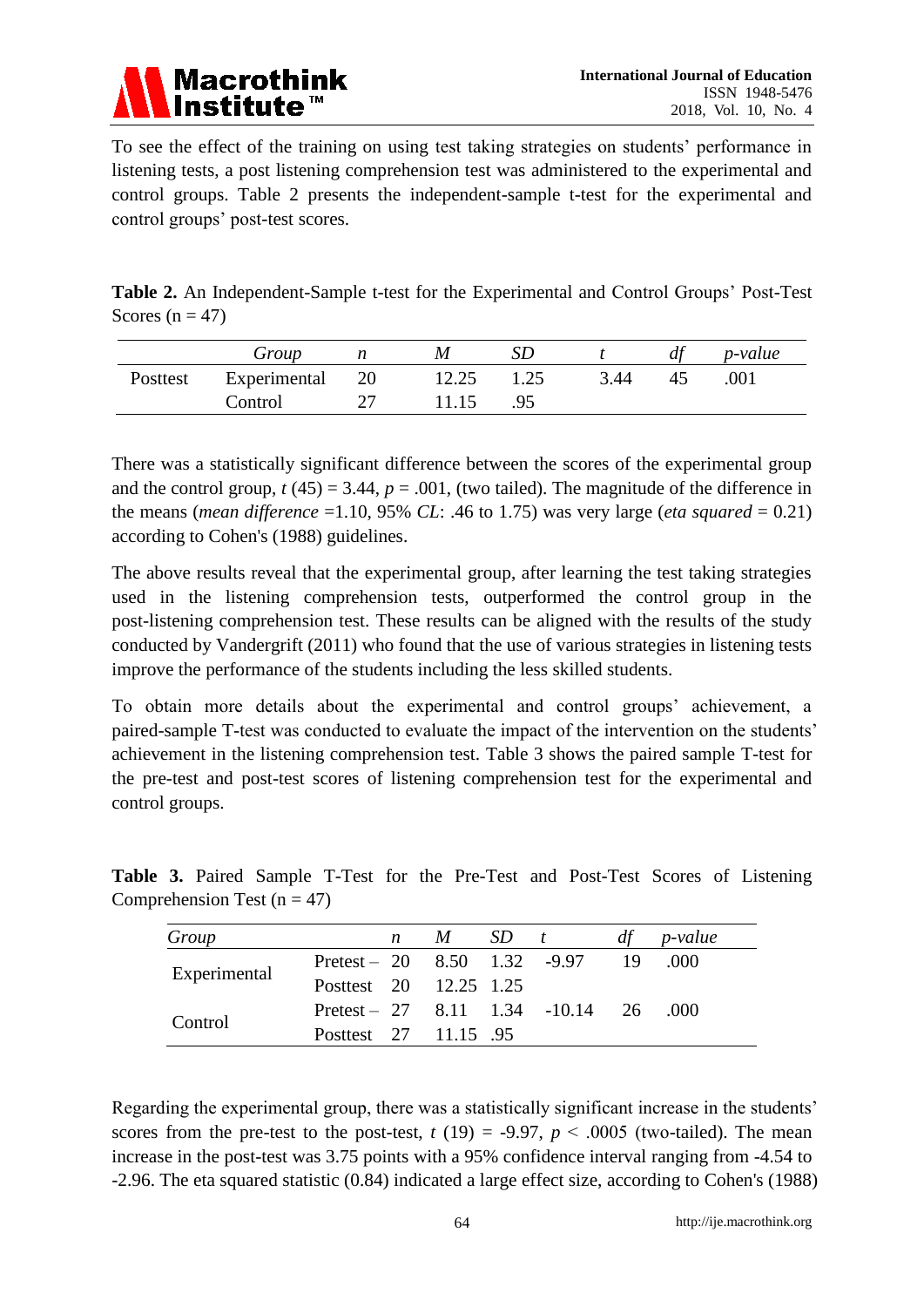

guidelines. This means that students have benefited from using the test taking strategies in the listening comprehension test.

It is also important to mention that there was a statistically significant increase in the control students' scores from the pre-test to the post-test,  $t(26) = -10.14$ ,  $p < .0005$  (two-tailed). The mean increase in the posttest was 3.04 points with a 95% confidence interval ranging from -3.65 to -2.42. The eta squared statistic (0.81) indicated a large effect size, according to Cohen's (1988) guidelines. This means that even the students in the control group have benefited from having more sessions in listening practice but the students in the experimental group seemed to benefit more from the strategy instruction they received, as indicated in the results presented in Table 2 above.

# *4.2 Students' Perceptions towards Test Taking Strategies*

In order to investigate students' perceptions of using test taking strategies in listening, the students' perceptions questionnaire was administered to the experimental group after the intervention was completed. Table 4 presents the means and the standard deviations of the items related to the first part of the questionnaire which is related to test taking strategies such as their usefulness, importance, students' enjoyment of them, students' ability to transfer their use to other skill areas as well as students' perceptions of the usefulness of the training they received on test taking strategies.

|  |  |                                                          |  | <b>Table 4.</b> Means and Standard Deviations for the Importance of Using the Test Taking |  |  |  |
|--|--|----------------------------------------------------------|--|-------------------------------------------------------------------------------------------|--|--|--|
|  |  | Strategies in the Listening Comprehension Tests $(n=20)$ |  |                                                                                           |  |  |  |

| <i>Statements</i> |                                                                           | M              | <b>SD</b> |
|-------------------|---------------------------------------------------------------------------|----------------|-----------|
|                   | 1. I have learned more about using test taking strategies for the 4.6 .5  |                |           |
|                   | listening tests.                                                          |                |           |
|                   | 2. Using test taking strategies will help me get better grades in 4.5 .6  |                |           |
|                   | the listening tests.                                                      | $4.3 \quad .5$ |           |
|                   | 3. I now feel more confident when dealing with listening tests            |                |           |
|                   | after learning about test taking strategies.                              |                |           |
|                   | 4. I can transfer the use of test taking strategies to other skill 4.2 .8 |                |           |
|                   | areas like reading.                                                       |                |           |
|                   | 5. I enjoyed learning about test taking strategies used in the 4.2 .7     |                |           |
|                   | listening tests.                                                          |                |           |
|                   | 6. The training on using the test taking strategies was useful.           |                | -1.7      |

Table 4 shows that all mean scores are between the scale values 4.20 - 5, indicating that all of the students perceived using the test taking strategies in listening comprehension as very important. The highest mean score of 4.65 is recorded for the statement "I have learned more about using test taking strategies for the listening tests." This reveals that after the intervention, the participants of the study gained more understanding regarding the use of test taking strategies in listening comprehension tests. They also perceived using test taking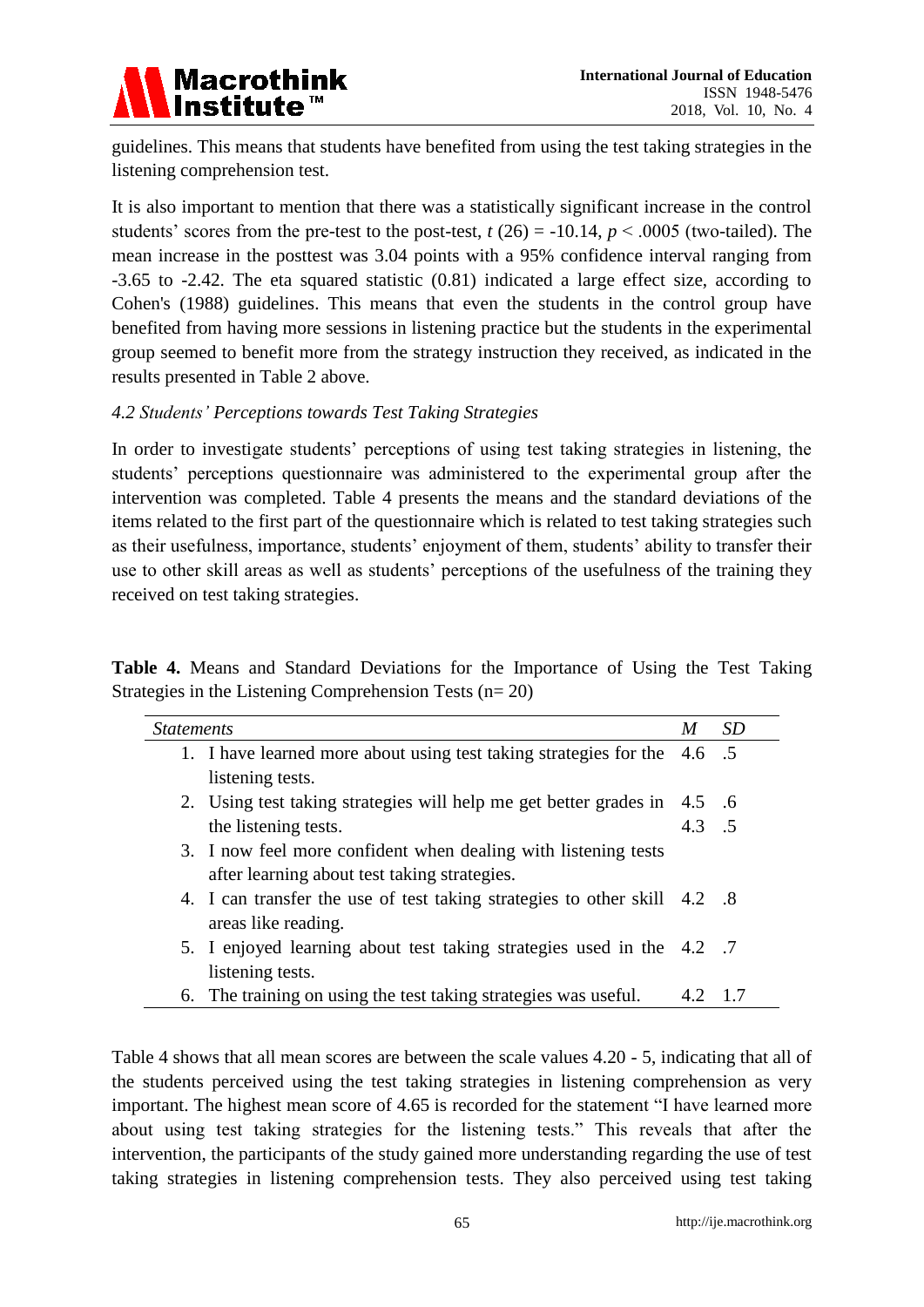

strategies as a possible reason for getting high scores in listening tests. This finding is consistent with the conclusion that Amer (1993) and Al-Saifi (2008) drew in their studies. Furthermore, the frightening atmosphere of tests has disappeared, as the students feel more relaxed and confident when dealing with listening comprehension tests. Actually, this result is in line with what Al-Saifi (2008) found in her study where students developed positive attitudes towards English language tests in general and they felt more confident when approaching tests after the treatment. The results also show that the students enjoyed having such training, as it was useful for them. Furthermore, the use of test taking strategies is not limited to the listening skill and it can be transferred to other skill areas such as reading. Al-Saifi (2008) also found that students could apply test-taking strategies with tests on other subjects like mathematics and Arabic exams.

The students' perceptions of their own usage of test taking strategies were divided into 3 sections: before listening strategies, during listening strategies, and after listening strategies.

4.2.1 Before Listening Strategies

| <b>Table 5.</b> Means and Standard Deviations for before Listening Strategies (n=20) |  |  |  |
|--------------------------------------------------------------------------------------|--|--|--|
|                                                                                      |  |  |  |

| <b>Statements</b>                                                                 | M       | <b>SD</b> |
|-----------------------------------------------------------------------------------|---------|-----------|
| <b>Cognitive Strategies</b>                                                       |         |           |
| 1. I listen to the directions of the listening test very carefully before 4.5 1.0 |         |           |
| answering the test.                                                               |         |           |
| 2. I utilize grammatical structures to guess the meaning of the text.             | 4.1     | -81       |
| 3. I translate the instructions into Arabic.                                      | 4.0     | .97       |
| 4. I read the directions of the listening test very carefully before              | 4.0     | .69       |
| answering the test.                                                               |         |           |
| 5. I Preview the whole listening test before starting listening.                  | 3.9     | 1.05      |
| 6. I take notes on the test paper.                                                | 3.7     | 1.45      |
| <b>Affective Strategies</b>                                                       |         |           |
| 1. I try to lower my anxiety and relax before starting the test.                  | 4.5     | .61       |
| 2. I encourage myself by positive statements like I can listen                    | 4.2 .70 |           |
| clearlyetc.                                                                       |         |           |

Table 5, in general, illustrates that all of the students use all of the strategies they were trained in, as all of the mean scores are ranging between the high degrees of usage (3.40 -4.19) and the very high degrees of usage (4.20 - 5). The results can be interpreted in terms of cognitive and affective strategies.

#### *4.3 Cognitive Strategies*

Table 5 shows that the highest mean score (4.55) is for the statement: "I listen to the directions of the listening test very carefully before answering the test." This shows that the participants believed that listening to the directions of the test can be beneficial before they start answering the test. However, some cognitive strategies were used less often by the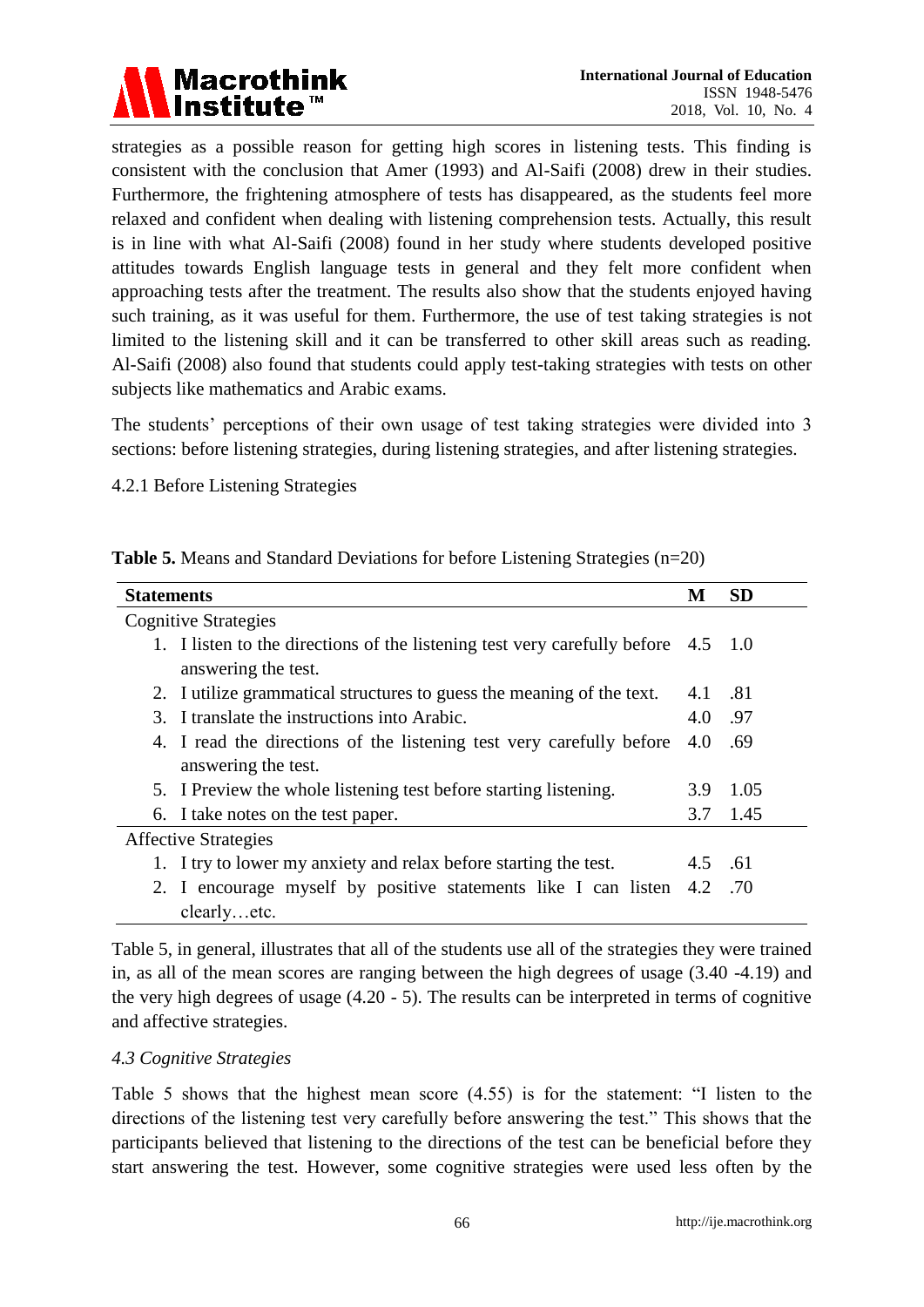

participants. For example, the lowest mean score (3.75) is for the statement "I take notes on the test paper." This result is not in line with the Ahour and Bargool (2015) study which emphasized the important role of the note-taking strategy in listening comprehension tests. Research on note taking has also shown that this is an area where students can receive training. In a study by Hayati and Jalilifar (2009), it was found that trained note-takers yield significantly better performance than untrained note-takers because they are instructed to take a more systematic approach towards note-taking. The relatively lower mean that this statement received may be attributed to the fact that the students tended to translate the instructions and other components of the test into Arabic as the mean score is 4.05 for this strategy. And this may result in the low use of the note-taking strategy.

Furthermore, the results reveal that not all of the students use the strategy of "Previewing the whole listening test before starting to listen", which Goh (2002) finds to be important because it helps the listeners avoid word recognition problems and leads them to process the input more quickly. This might be because of the time constraints during the listening test and the students may prefer to use other before listening strategies like translation. Another reason may be because of the similarities between the strategy of previewing the whole listening test and the strategy of reading the directions of the test items.

# *4.4 Affective Strategies*

Table 5 shows that the highest mean score (4.55) also goes to the statement "I try to lower my anxiety and relax before starting the test" which is considered an affective strategy used by the students. Also, the second highest mean score (4.20) is counted for the statement "I encourage myself by positive statements like I can listen clearly…etc." This means that the participants of the study perceived the use of the affective strategies as being helpful and leads to understanding the listening more. These results concur with Goh (2002), Kassem (2015) and Riazi (2007), who encouraged the use of affective strategies before listening and emphasized the important role of relaxing in enhancing the students' focus. In addition, Harputlu and Ceylan (2014) declared that it is crucial to have confidence and self-encouragement before doing the listening test. They found that the students who experienced a high level of anxiety and lack of confidence were unlikely to succeed in listening comprehension tests.

#### 4.4.1 While/during Listening Strategies

Table 6 shows that the mean scores for most of the strategies are convergent and fall under the high degrees of usage  $(3.40 - 4.19)$  and very high degrees of usage  $(4.20 - 5)$ . This indicates that the students have learnt to use various forms of cognitive and metacognitive strategies while they are listening.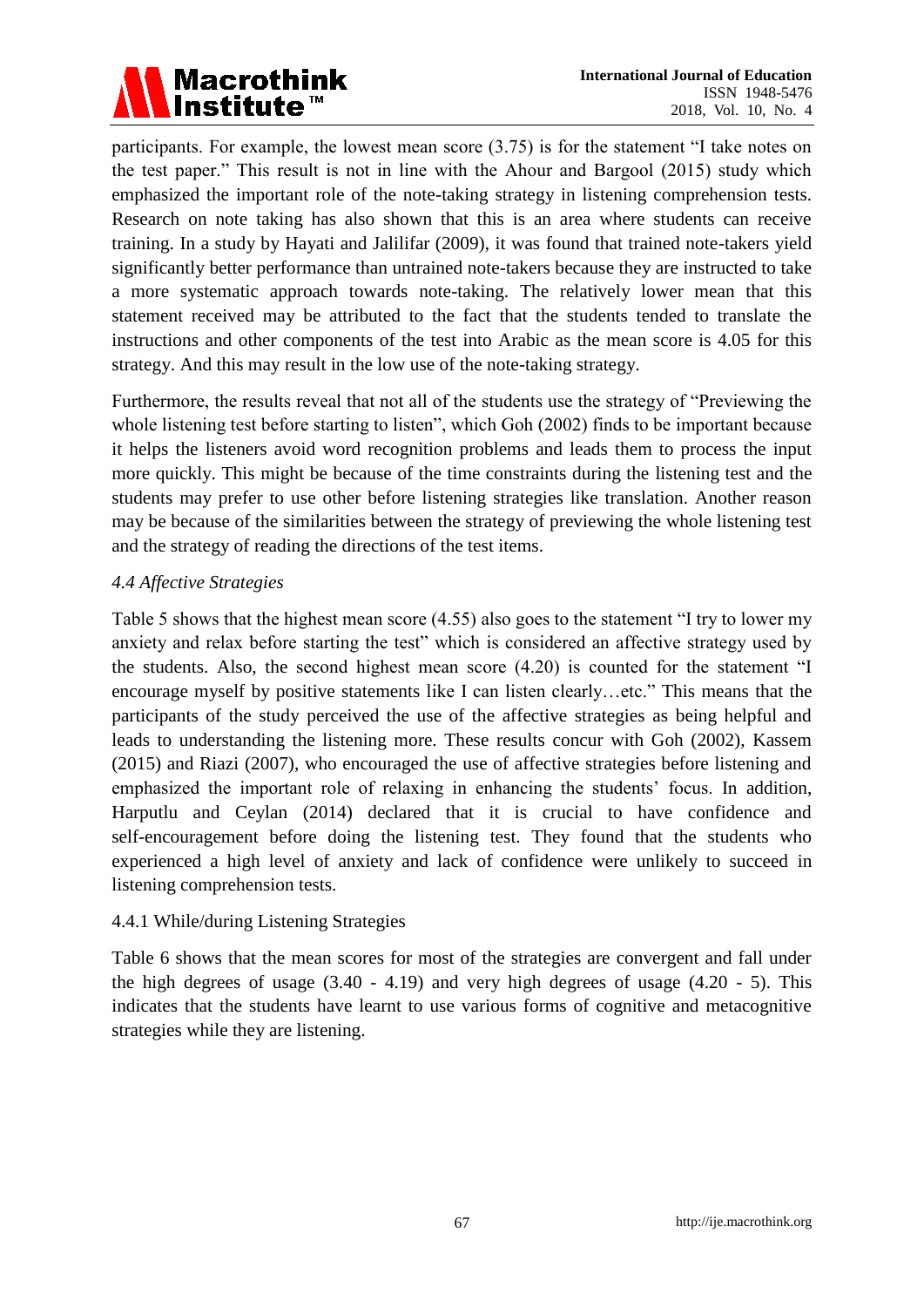

| <i>Statements</i>                                                         | $\boldsymbol{M}$ | SD   |
|---------------------------------------------------------------------------|------------------|------|
| <b>Cognitive Strategies</b>                                               |                  |      |
| I pay attention to the repeated words in the listening test.<br>1.        | 4.7              | .44  |
| I try to understand the main idea, and then the details.<br>2.            | 4.5              | .61  |
| I summarize or make an outline for what I hear.<br>3.                     | 4.2              | .87  |
| I repeat the words/phrases that I hear.<br>4.                             | 4.2              | .72  |
| I connect any new words with words that I already know.<br>5.             | 4.1              | 1.2  |
| I take notes and translate what I hear while listening.<br>б.             | 4.05             | 1.10 |
| 7. I utilize the intonation, tone of voice and the word stress to guess   | 4.0              | .97  |
| the vocabulary and text.                                                  |                  |      |
| I utilize my prior knowledge/experience to understand the text.<br>8.     | 3.9              | .91  |
| 9. I create a mental picture of the text in order to comprehend it.       | 3.7              | 1.37 |
| Metacognitive Strategies                                                  |                  |      |
| When there is difficulty during the listening process, I don't give<br>1. | 4.2              | 1.02 |
| up, but rather I continue listening.                                      |                  |      |
| I listen to the script with my eyes closed.<br>2.                         | 4.1              | .99  |
| I try to predict the incoming content by using the information<br>3.      | 4.0              | 1.05 |
| being delivered.                                                          |                  |      |
| 4. I listen to what is said without paying much attention to every new    | 4.0              | 1.20 |
| word.                                                                     |                  |      |
| I try to relax to reduce the anxiety so that my concentration<br>5.       | 4.0              | 1.05 |
| increases.                                                                |                  |      |
| 6. I compare what is understood with what I know about the topic.         | 3.9              | 1.00 |
| I skip over words that are not understood so that I don't miss what<br>7. | 3.9              | .85  |
| is said next.                                                             |                  |      |

**Table 6.** Means and Standard Deviations for While/During Listening Strategies (n=20)

# *4.5 Cognitive Strategies*

Table 6 shows that the highest mean score (4.75) is recorded for the cognitive strategy "I pay attention to the repeated words in the listening test." This shows that the students can figure out the answers when they are stressed more than once. According to Goh (2002), the planning strategy in which the students decide on the input they want to pay attention to is useful before starting to listen. However, the lowest mean score (3.74) is for the statement "I create a mental picture of the text in order to comprehend it." This shows that perhaps not all of the students use this strategy because the time allotted is insufficient to create a mental picture for the text while they are listening. The results also reveal that most of the students use note-taking as a while listening strategy as the mean score for the statement of note-taking is (4.05) and the strategy has been shown to be effective in a study conducted by Ahour and Bargool (2015). In addition, the results show that the students utilize the intonation, tone of voice and the word stress to guess the vocabulary and according to Cohen (2007), this strategy is considered as part of test savvy techniques that the students can use to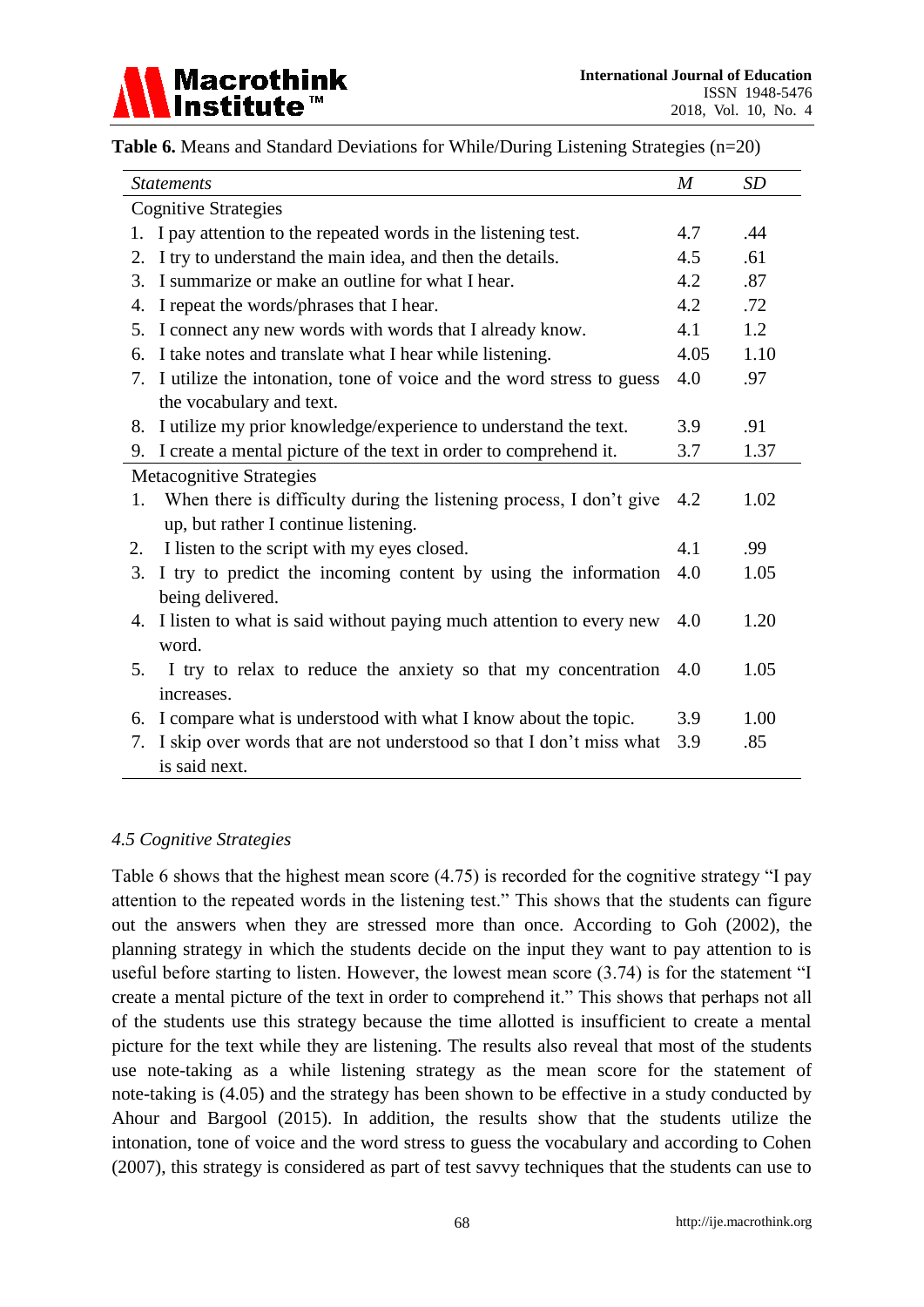

figure out the answer.

#### *4.6 Metacognitive Strategies*

Table 6 shows the highest mean score (4.25) is for the statement "When there is difficulty during the listening process, I don't give up, but rather I continue listening." This is crucial while listening, so that the students continue their listening with less tension and more concentration (Goh, 2002). Furthermore, Goh (2002) believes that some metacognitive strategies are beneficial while listening such as lowering the anxiety and encouraging relaxation during listening. The results of the current study reveal that the students very frequently use the strategy of relaxing to reduce anxiety so that their mental focus increases. The lowest mean score in this phase is (3.90) and is recorded for the strategy of "skipping over words that are not understood so the students don't miss what is said next". The students may not prefer to use this strategy as it makes them feel unsafe to skip over words that might be important for figuring out the answers.

#### 4.6.1 After Listening Strategies

Table 7 demonstrates that the students used the "after listening" strategies frequently and the mean scores range from high degrees of usage (3.40 - 4.19) to very high degrees of usage  $(4.20 - 5)$ .

| <b>Statements</b>                                                               | M    | <b>SD</b> |
|---------------------------------------------------------------------------------|------|-----------|
| <b>Cognitive Strategies</b>                                                     |      |           |
| 1. I re-read the listening test questions to make sure that I have answered 4.4 |      | 1.1       |
| all of them.                                                                    |      |           |
| 2. I review the answers to make sure that I have answered all parts of 4.3      |      | .80       |
| each question correctly.                                                        |      |           |
| 3. I check the content and the grammatical accuracy of the answers.             | 4.2  | .85       |
| 4. I re-read the directions of the listening test to make sure that each        | 4.1  | .85       |
| section of the test is completed correctly.                                     |      |           |
| 5. I make sure that all answers are in the space provided.                      | 3.9  | 1.2       |
| Metacognitive Strategies                                                        |      |           |
| 1. I try to identify the problems/difficulties that I experienced with the      | -4.2 | 1.0       |
| listening test.                                                                 |      |           |
| 2. I evaluate how much I have understood of the whole test.                     | 4.0  | 1.2       |

**Table 7.** Means and Standard Deviations for after Listening Strategies (n=20)

# *4.7 Cognitive Strategies*

Table 7 shows that with regard to cognitive strategies, the highest mean score (4.40) is recorded for the statement "I re-read the listening test questions to make sure that I have answered all of them." This shows that the students check their answers after they finish their listening to avoid missing any of the questions. However, the lowest mean score (3.95) is recorded for the statement "I make sure that all answers are in the space provided", which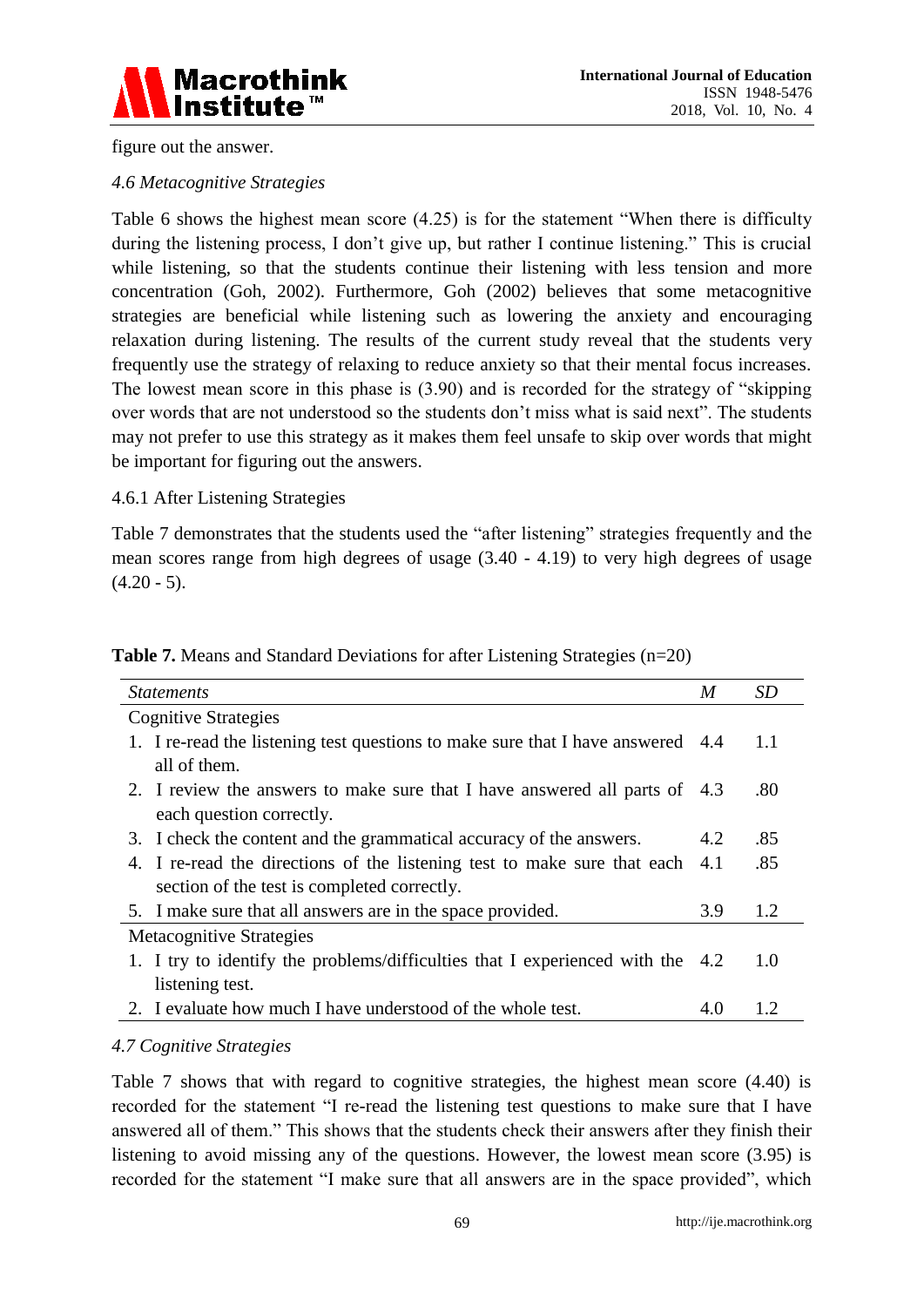

shows that the students may perceive using this strategy as similar to the strategy of making sure that they have answered all of the questions of the test.

#### *4.8 Metacognitive Strategies*

Regarding the metacognitive strategies, table 7 shows that the highest mean score (4.25) is recorded for the statement "I try to identify the problems and difficulties that I experienced with the listening test." This indicates that the students tend to reflect upon the content and problems they experienced during the listening tests. This finding goes with what Vahdany et al. (2016) expressed in their study regarding the importance of teaching students how to reflect on the listening process they experience.

In general, the results of the questionnaire are in accordance with some findings of Goh (2002), Vandergrift (2003), Vahdany et al. (2016), Kassem (2015), Riazi (2007), Harputlu and Ceylan (2014), and Ostovar-Namaghi (2016) who found that the students with frequent overall strategy use, including cognitive strategies and metacognitive strategies, outperformed their counterparts who used the strategies infrequently.

Furthermore, some informal interviews were conducted with some of the experimental group students which revealed that using some of the test taking strategies helped them in better comprehending the listening presentation. This was a reason for getting better marks in the post listening test. For example, one of the students said, "using the strategies before listening like translating the questions, helped me to understand the questions and enabled me to comprehend the listening presentation, which in return increased my correct answers in the test." Also, most of the interviewed students mentioned that although they know some of the test taking strategies, they were unaware of the value of using them on tests generally and on listening tests specifically. This finding is consistent with what Al-Saifi (2008) found in her study. The teacher of the experimental group also mentioned that her students were doing better in the listening lessons that were not related to the experiment. This could be attributed to the effect of learning the test taking strategies.

# **5. Discussion**

Research has suggested that there is a strong positive relationship between students' achievement in the listening comprehension tests and the use of test taking strategies (Ahour & Bargool, 2015; Goh, 2002; Kassem, 2015; Rahimi & Katal, 2012; Riazi, 2007; Vahdany et al., 2016). The results of the present study came in support of these studies; the intervention implemented resulted in an improvement in the experimental students' performance in listening tests compared with the control group, hence the effectiveness of using test taking strategies. Thus, equipping students with a range of test taking strategies that they can use both in their listening lessons and in listening comprehension tests has a positive impact on their performance as suggested by the findings of this study.

Also, research suggests that varying the type of test taking strategies is considered more effective in the listening comprehension tests (Vandergrift, 2011; Rahimirad, 2014). In this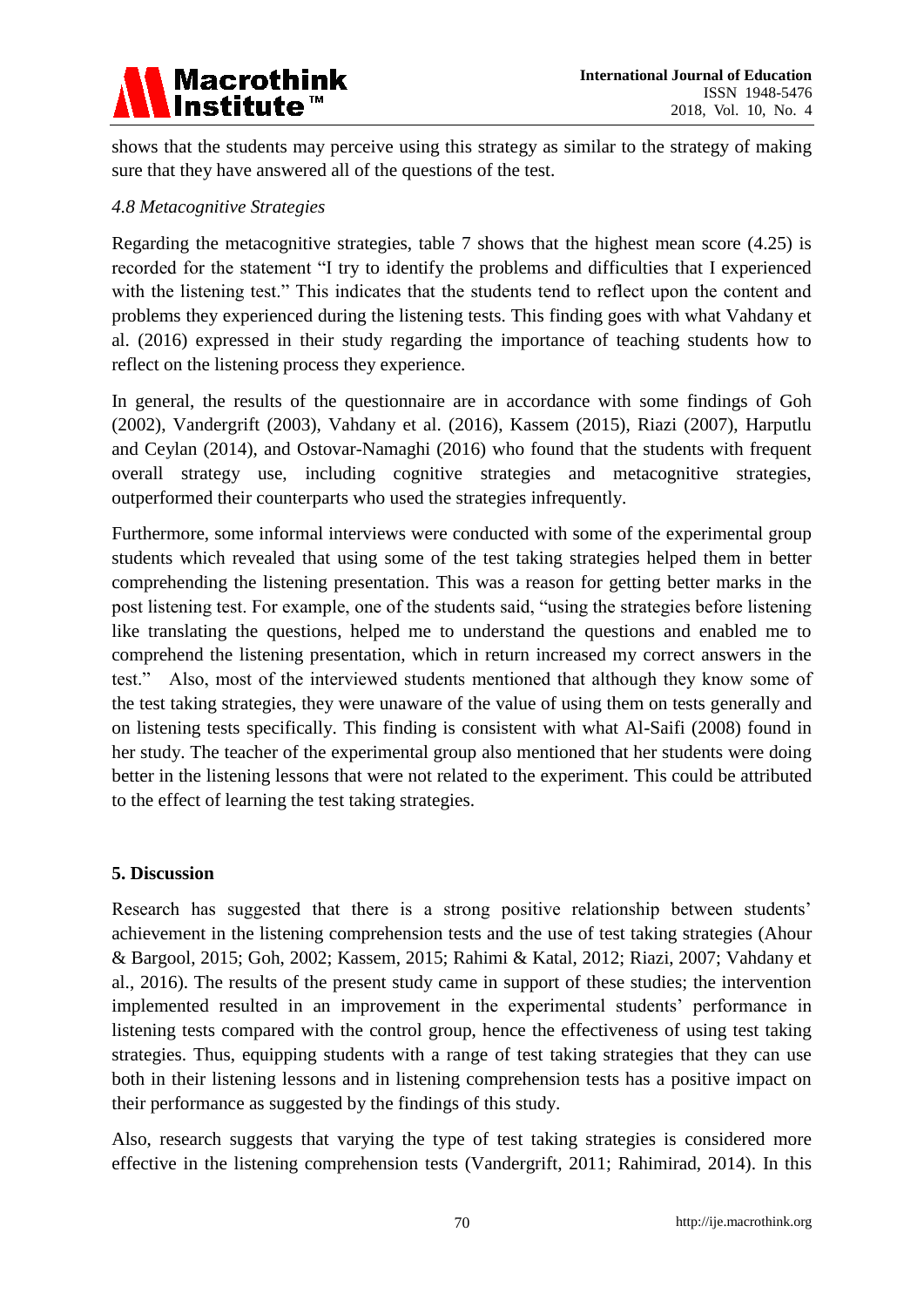

study, the results of the students' perceptions showed that the students perceived using test taking strategies in listening comprehension tests as very beneficial not only in listening but also in other language skill areas like reading. In addition, the use of these strategies can expand to other subjects like mathematics and Arabic as stated by Al-Saifi (2008). Furthermore, training students to use new strategies is enjoyable, makes them feel enthusiastic and helps them gain more scores as well. This is also stressed by Amer (1993), Bait-Obiedoon (2002), and Al-Saifi (2008).

Additionally, the results of the questionnaire of this study showed that the students used some strategies more than others. In this study, during the "before listening" phase, the results showed that the students highly used both cognitive strategies and affective strategies, while in the "during listening" phase the results revealed that the students used cognitive strategies more than the metacognitive strategies and this was the case in the "after listening" phase. This shows that the use of cognitive strategies is more evident in all of the three phases and this stresses the importance of training the students to use more cognitive strategies without neglecting the teaching of metacognitive and affective strategies as well.

#### **6. Limitations and Implications**

The scope of this study was limited to the population of grade11 female students in Al Batinah North Governorate in the 2016-2017 academic year. The study has several implications and recommendations for practice and for further research.

#### *6.1 Implications for Practice*

Using test taking strategies is considered to be critical in the field of listening comprehension tests (Rahimirad, 2014; Vahdany et al., 2016; Goh, 2000). Thus, effective training courses that help teachers incorporate test taking strategies in their classrooms are required. This measure will aid the teachers in improving their practices in addressing listening skills. It will also help them raise their students' awareness of using test taking strategies in listening comprehension as well as using such strategies in other skill areas like reading and even expand to other subjects as suggested by Al-Saifi (2008). Furthermore, such training courses will provide students with strong and effective test taking strategies and will encourage them to apply the cognitive, metacognitive, and affective strategies consciously. This is also recommended in the study conducted by Vahdany et al. (2016) and Pan and In'nami (2015). Also, Oxford (2003) proposed that skillful teachers can help their students to be aware of various strategies and enable them to use them appropriately.

Moreover, the findings of the current study revealed that using test taking strategies for listening comprehension tests had a positive effect on the students' achievement. Therefore, the Ministry of Education (MOE) should cultivate the use of test taking strategies in the listening comprehension curriculum. The results of the study further showed that even the performance of the students in the control group had improved. This may be due to the practice they received during the experiment. This suggests that the students should be provided with more listening sessions in order to practice this skill. Therefore, the MOE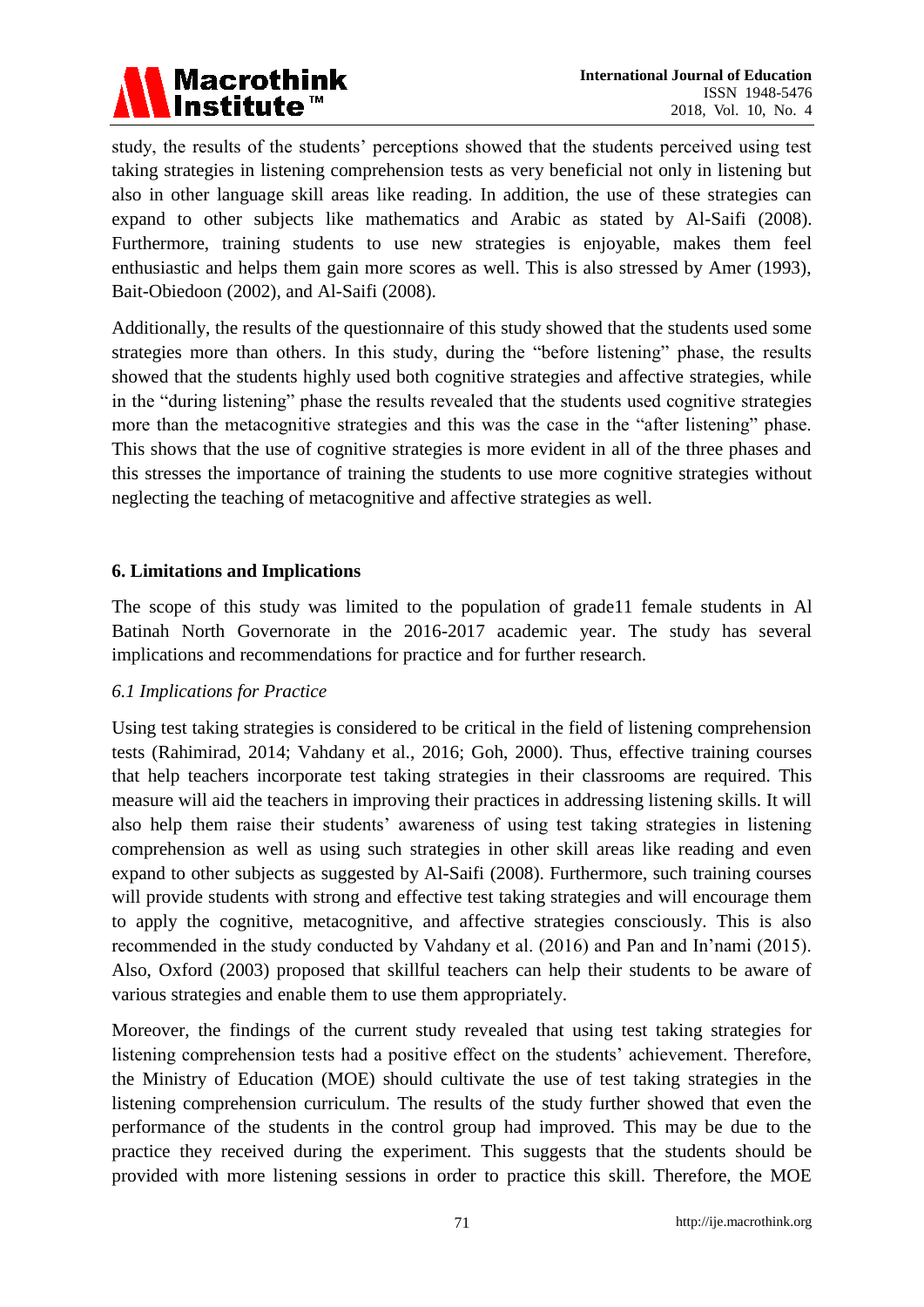# Macrothink<br>Institute™

should increase the listening lessons in the syllabus. Additionally, the results of the students' perceptions questionnaire revealed that the students perceived the use of the test taking strategies as being very important. They used the strategies at a high rate. This suggests that there should be a concentration on the strategies used most often by the students, which in this case were the cognitive and metacognitive strategies. In fact, this is also recommended by Vahdany et al. (2016). They suggested that there is a crucial need to teach and encourage the EFL students to use the cognitive and metacognitive strategies.

# *6.2 Implications for Further Studies*

Further research is needed to investigate the strategies most employed by the students that also improved their performance, as these strategies need to be integrated in a way that make them more efficient for listening comprehension, as suggested by Vandergrift (2003). Also, other factors could be investigated such as the use of test taking strategies across gender and students' proficiency levels. Further research can also look at test taking strategies in other language skills in Omani EFL classes. Also, more empirical studies are needed to gain insights regarding the most effective test taking strategies that can positively affect the students' achievement in listening comprehension tests. Finally, investigating the teachers' and the students' perceptions towards using the affective strategies in listening comprehension is required because this study was limited in this regard.

# **7. Conclusion**

Using test taking strategies is considered to be critical in the field of listening comprehension tests (Goh, 2000; Rahimirad, 2014; Vahdany et al., 2016). Since the use of these strategies is relatively neglected in the Omani context, this study aimed to investigate the effect of using such strategies on grade 11 students. It intended to find out whether there is an effect of using test taking strategies in listening comprehension tests and the results revealed that the use of test taking strategies in the listening comprehension tests had positive effects in increasing the students' performance. Also, this study aimed to analyze the students' perceptions of using the test taking strategies in the listening comprehension tests and the findings indicated that the students perceived using the test taking strategies to be very important. Also, the results of the questionnaire showed that the students' use of the various kinds of cognitive, metacognitive, and affective strategies for all phases of listening ranged from high to very high degrees of use.

# **References**

Ahour, T., & Bargool, S. (2015). A comparative study on the effects of note taking during listening and post-listening summary writing on Iranian EFL learners' listening comprehension. *Theory and Practice in Language Studies*, *5*(11), 2327-2332. http://dx.doi.org/10.17507/tpls.0511.17

Al Mamari, K. (2009). *The Effect of Mobile Learning Technologies on Students' Listening*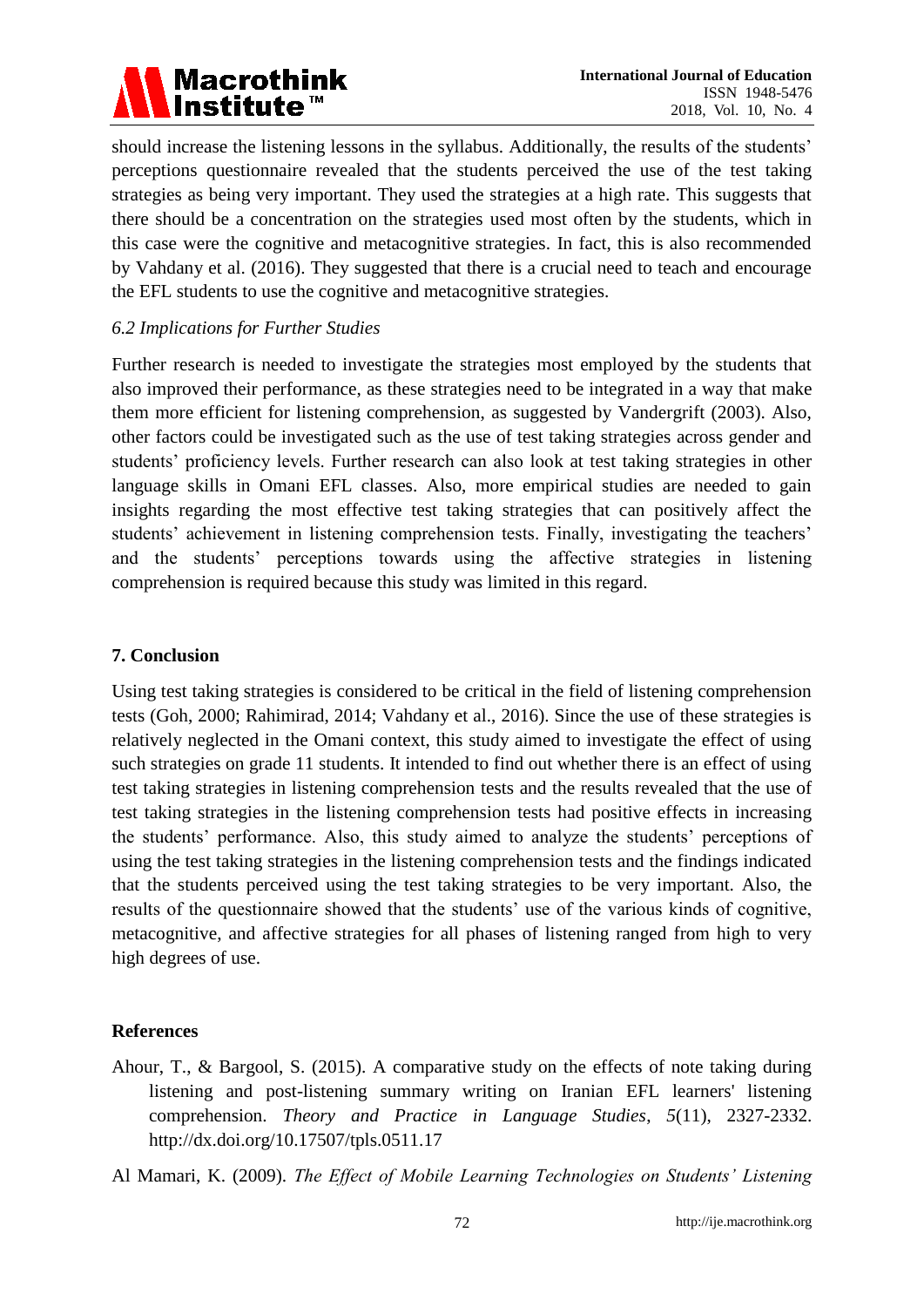

*Skills in Higher Education in the Sultanate of Oman* (unpublished Master's Thesis). Sultan Qaboos University, Muscat, Sultanate of Oman.

- Al-Busaidi, S. (1997). *An Investigation into the Causes of Students' Listening Comprehension Problems in English at Secondary Level in two Schools in Sultanate of Oman* (unpublished Master's Thesis). Exeter University, Exeter, United Kingdom.
- Aldera, A. (2015). Investigating multimedia strategies to aid L2 listening comprehension in EFL environment. *Theory and Practice in Language Studies*, *5*(10), 1983-1988. http://dx.doi.org/10.17507/tpls.0510.02
- Al-Saifi, S. (2008). *The Effect of Test-Taking Strategies Instruction on Test Performance and Test Anxiety of EFL Basic Education Students in Oman* (unpublished Master's Thesis). Sultan Qaboos University, Muscat, Sultanate of Oman.
- Amer, A. A. (1993). Teaching EFL students to use a test-taking strategy. *Language Testing*, *10*(1), 71-77.
- Amer, A. A. (2007). EFL/ESL test-wiseness and test-taking strategies. *ERIC.* Retrieved on March 22, 2018 from http://files.eric.ed.gov/fulltext/ED497399.pdf
- Aryadoust, V. (2012). Differential item functioning on performance during listening tests: The case of the International English Language Testing System (IELTS) Listening module. *International Journal of Listening*, *1*(26), 40-60. https://doi.org/10.1080/10904018.2012.639649
- Aryadoust, V., Goh, C., & Lee, O. (2011). An investigation of differential item functioning in the MELAB Listening Test. *Language Assessment Quarterly*, *8*(4), 361-385. https://doi.org/10.1080/15434303.2011.628632
- Bachman, F. (1990). *Fundamental Considerations in Language Testing*. Oxford, England: Oxford University Press.
- Bachman, F., & Palmer, S. (1996). *Language Testing in Practice*. Oxford, England: Oxford University Press.
- Bait-Obiedoon, H. (2002). *Identifying test-taking strategies of second secondary school students and their attitudes towards English tests* (unpublished Master's Thesis)*.* Sultan Qaboos University, Muscat, Sultanate of Oman.
- Barkaoui, K., Brooks, L., Swain, M., & Lapkin, S. (2013). Test-takers' strategic behaviors in independent and integrated speaking tasks. *Applied Linguistics*, *34*, 304-324. https://doi.org/10.1093/applin/ams046
- Chamot, A. (2004). Issues in language learning strategy research and teaching. *Electronic Journal of Foreign Language Teaching, 1*(1), 14-26.
- Cohen, A. (2007). Test-taking strategies. *Language Testing*, *89*.

Cohen, A. (2007). The coming age for research on test-taking strategies. In J. Fox, M.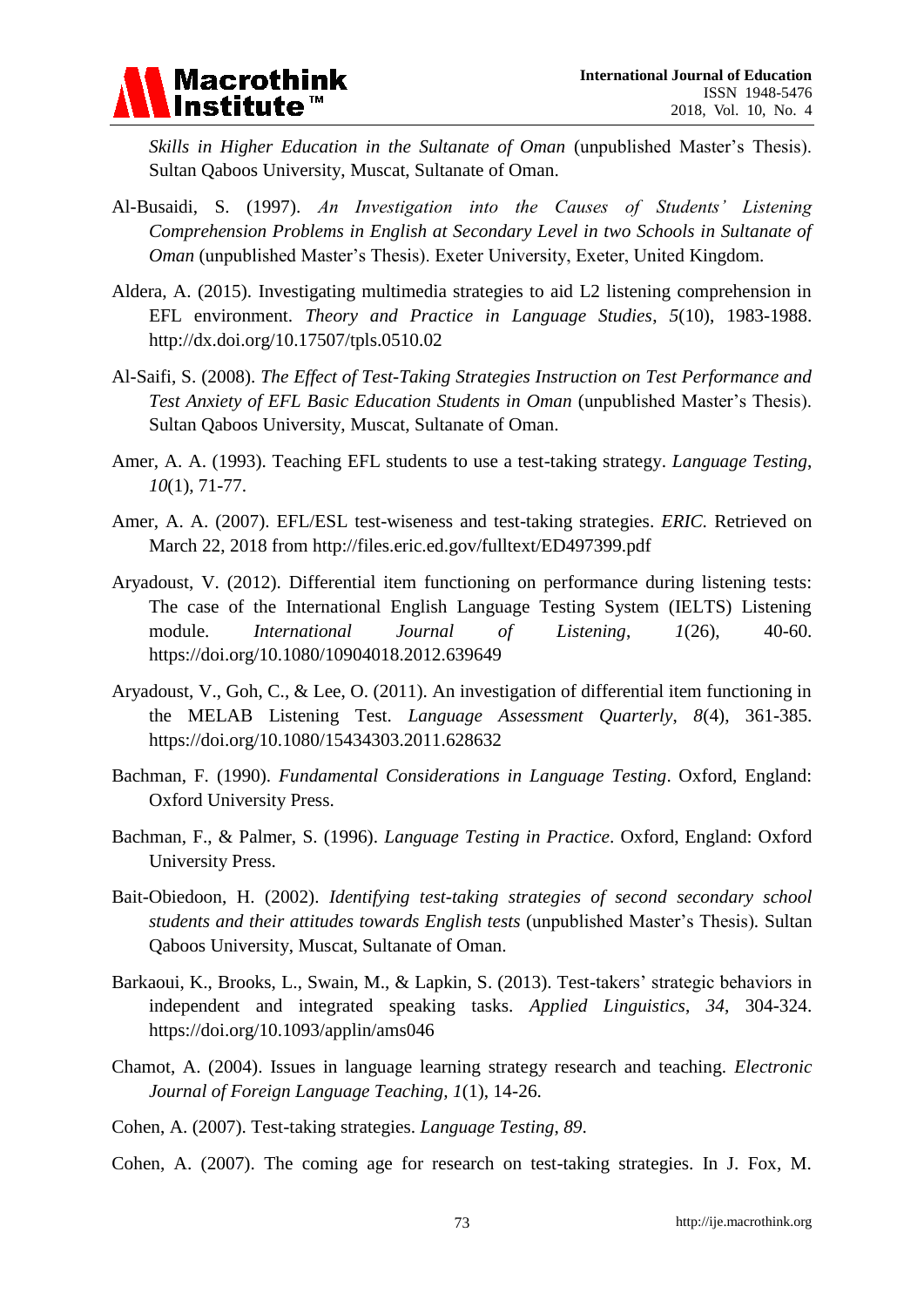

Wesche, & D. Bayliss (Eds.), *Language Testing Reconsidered*. University of Ottawa.

- Cohen, J. (1988). *Statistical Power Analysis for the Behavioral Sciences* (2<sup>nd</sup> Ed.). Hillsdale, N.J: Lawrence Erlbaum.
- Coskun, A. (2010). The effect of metacognitive strategy training on the listening performance of beginner students. *Research on Youth and Language, 4*(1), 35-50.
- Cross, J. (2009). Effects of listening strategy instruction on news video text comprehension. *Language Teaching Research,* 13, 151-176. http://journals.sagepub.com/doi/10.1177/1362168809103446
- Dodeen, H. (2009). Test-related characteristics of UAEU students: Test-anxiety, test-taking skills, guessing, attitudes towards tests, and cheating. *Journal of Faculty of Education*, *26*, 31-66.
- Dodeen, H., Abdelfattah, F., & Alshumrani, S. (2014). Test-taking skills of secondary students: The relationship with motivation, attitudes, anxiety, and attitudes towards tests. *South African Journal*, *34*(2).
- Goh, C. (2000). A cognitive perspective on language learners' listening comprehension problems. *System*, *28*(1), 55-75. https://doi.org/10.1016/S0346-251X(99)00060-3
- Goh, C., & Aryadoust, V. (2010). Investigating the construct validity of MELAB listening test through the Rasch analysis and correlated uniqueness modelling. *In Spaan fellowship working papers in second of foreign language assessment*, *8*(1), 31-68.
- Haladyna, M., & Downing, M. (2004). Construct-irrelevant variance in high-stakes testing. *Educational Measurement Issues and Practices*, *23*, 17-27.
- Harputlu, L., & Ceylan, E. (2014). The effects of motivation and metacognitive strategy use on EFL listening proficiency. *Procedia - Social and Behavioral Sciences, 158*, 124-131. <https://doi.org/10.1016/j.sbspro.2014.12.056>
- Hayati, A., & Jalilifar, A. (2009). The Impact of note-taking strategies on listening comprehension of EFL learners. *English Language Teaching*, *2*(1), 101-111.
- Hinkel, E. (2006). Current perspectives on teaching the four skills. *TESOL Quarterly, 40*(1), 109-131.
- Liu, H. J. (2008). A study of the interrelationship between listening strategy use, listening proficiency levels, and learning style. *RARECLS*, *5,* 84-104.
- O'Malley, J., & Chamot, A. (1990). *Learning strategies in second language acquisition.*  London: Cambridge University Press.
- O'Malley, J., Chamot, A., & Kupper, L. (1989). Listening comprehension strategies in second language acquisition. *Applied Linguistics*, *10*, 418-437.
- Ostovar-Namaghi, S. (2016). The effect of test taking strategies on EFL learners' listening proficiency gains. *Theory and Practice in Language Studies*, *6*(3), 577-580.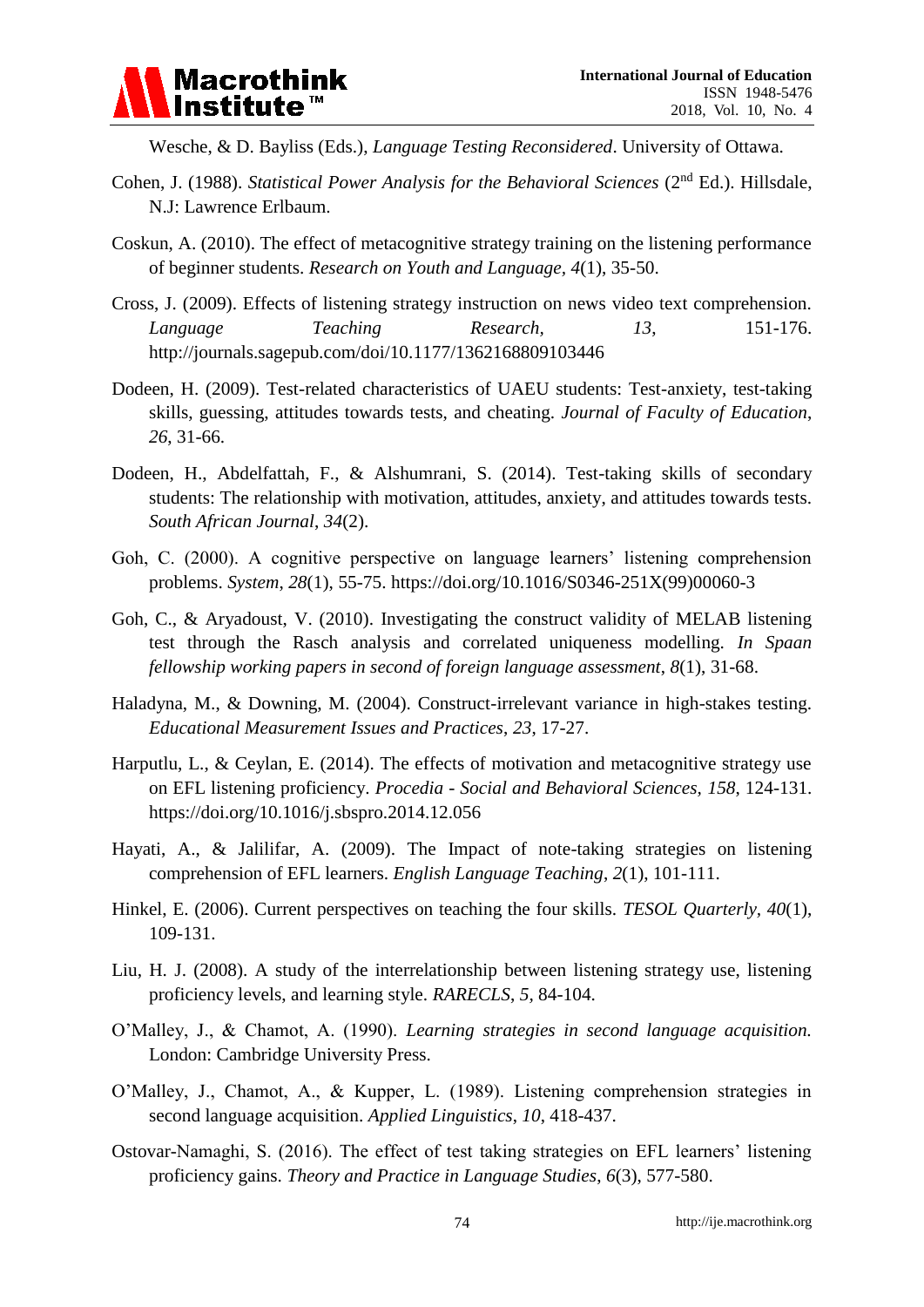

- Oxford, R. (1990). *Language Learning Strategies: What Every Teacher Should Know.*  Boston: Heinle and Heinle.
- Pan, Y., & In'nami, Y. (2015). Relationships between strategy use, listening proficiency level, task type, and scores in an L2 Listening Test. *The Canadian Journal of Applied Linguistics*, *18*(2), 45-77.
- Rahimi, M., & M. Katal. (2012). Metacognitive listening strategies awareness in learning English as a foreign language: A comparison between university and high school students. *Social and Behavioral Sciences*, *31*(1), 82-89.
- Rahimirad, M. (2014). The impact of metacognitive strategy instruction on the listening performance of university students. *Procedia- Social and Behavioral Sciences, 98*, 1485-1491.
- Riazi, A. (2007). Language learning strategy use: Perceptions of female Arab English majors. *Foreign Language Annals*, *40*(3), 433-440.
- Vahdany, F., Akbari, E., Shahrestani, F., & Askari, A. (2016). The Relationship between Cognitive and Meta-cognitive Strategy Use and EFL Listening Test Performance. *Theory and Practice in Language Studies*, *6*(2), 385-391. <http://dx.doi.org/10.17507/tpls.0602.22>
- Vandergrift, L. (1997). The comprehension strategies of second language (French) listeners: A descriptive study. *Foreign Language Annals*, *30*, 387-409.
- Vandergrift, L. (2003). Orchestrating strategy use: Towards a model of the skilled L2 listener. *Language Learning*, *53*(3), 463-496.
- Vandergrift, L. (2011). Listening: Theory and practice in modern foreign language competence. Retrieved on March 20, 2018 from Centre for Languages, Linguistics and Area Studies: www.llas.ac.uk/resources/gpg/67
- Vandergrift, L., & Tafaghodtari, M. (2010). Teaching L2 learners how to listen does make a difference: an empirical study. *Language Learning*, *60*(2), 470-497.
- Yılmaz, H., & Yavuz, A. (2015). The problems young learners encounter during the practice of listening skills. *Social and Behavioral Sciences*, 197, 2046 - 2050. http://dx.doi.org/10.1016/j.sbspro.2015.07.570
- Young, M. Y. C. (1997). A serial ordering of listening comprehension strategies used by advanced ESL learners in Hong Kong. *Asian Journal of English Language Teaching, 1*, 35-53.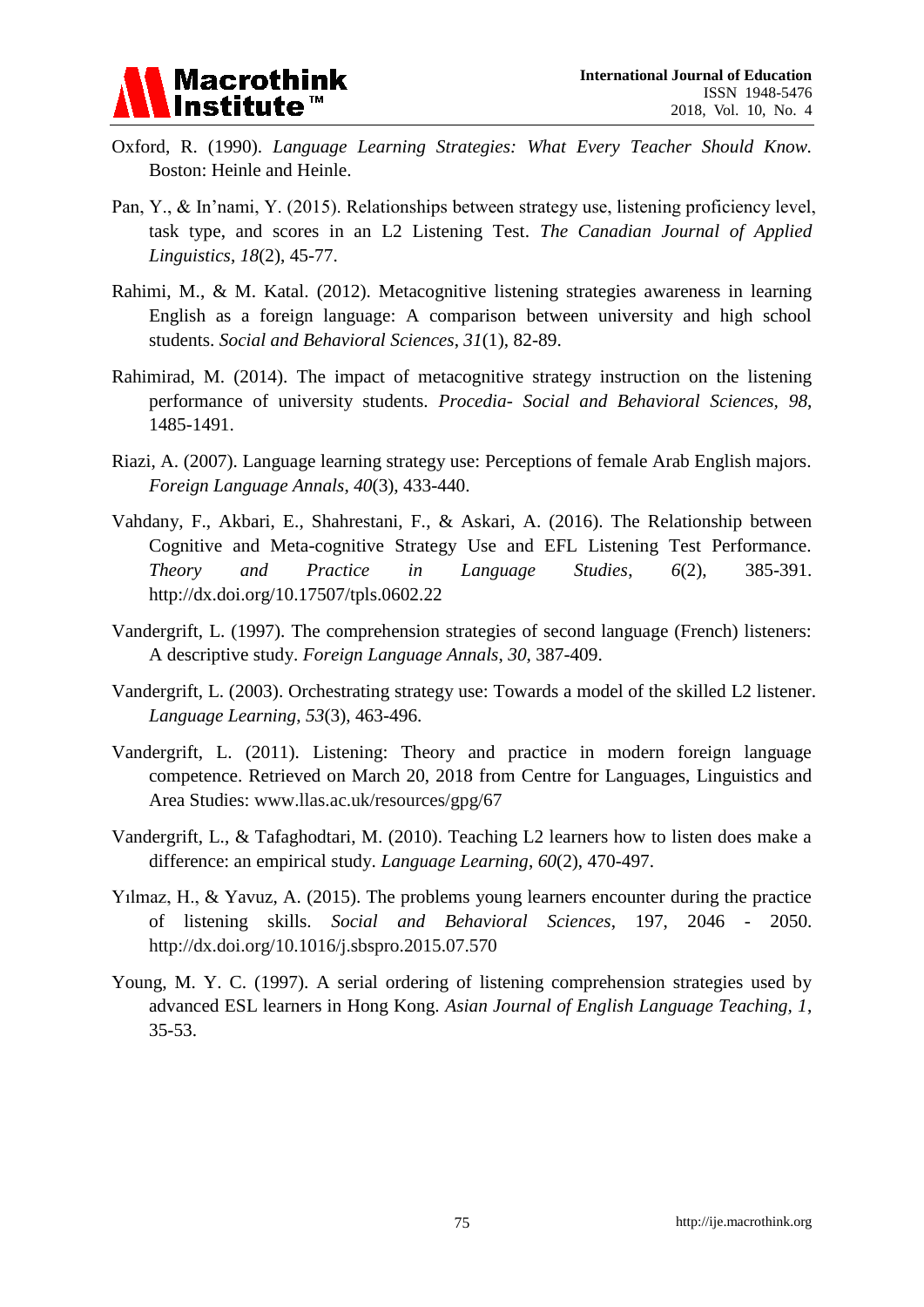

#### **APPENDIX**

#### *Before listening strategies*

*Direct strategies*

#### *Cognitive strategies*

- 1. Previewing the whole listening test before beginning to listen.
- 2. Reading the directions of the listening test extremely carefully before answering the test.
- 3. Listening to the directions of the listening test very carefully before completing the test.
- 4. Translating the instructions into Arabic.
- 5. Taking notes on the test paper.
- 6. Utilizing grammatical structures to guess the meaning of the text.

#### *Affective strategies*

Lowering anxiety and relaxing before starting the test.

#### *During listening strategies:*

#### *Direct strategies*

#### *Cognitive strategies*

- 1. Paying attention to repetitious words in the test.
- 2. Trying to understand the main idea before considering the details.
- 3. Considering the voice intonation and the word stress to guess the vocabulary and text.
- 4. Using visualization to comprehend the text.
- 5. Relating any new words with words that are already known.
- 6. Utilizing previously gained knowledge and experience to understand the text.
- 7. Repeating the words or phrases that have been heard.
- 8. Summarizing or making an outline for what the students hear.
- 9. Taking notes and translating what is heard while listening.

#### *Indirect strategies*

#### *Metacognitive strategies*

- 1. Listening to the script with eyes closed.
- 2. Using relaxation to reduce anxiety and increase concentration.
- 3. Persevering through difficult moments in the listening process.
- 4. Listening to what is said without paying excessive attention to every new word.
- 5. Skipping over words that are not understood so that the student can grasp whatever is said next.